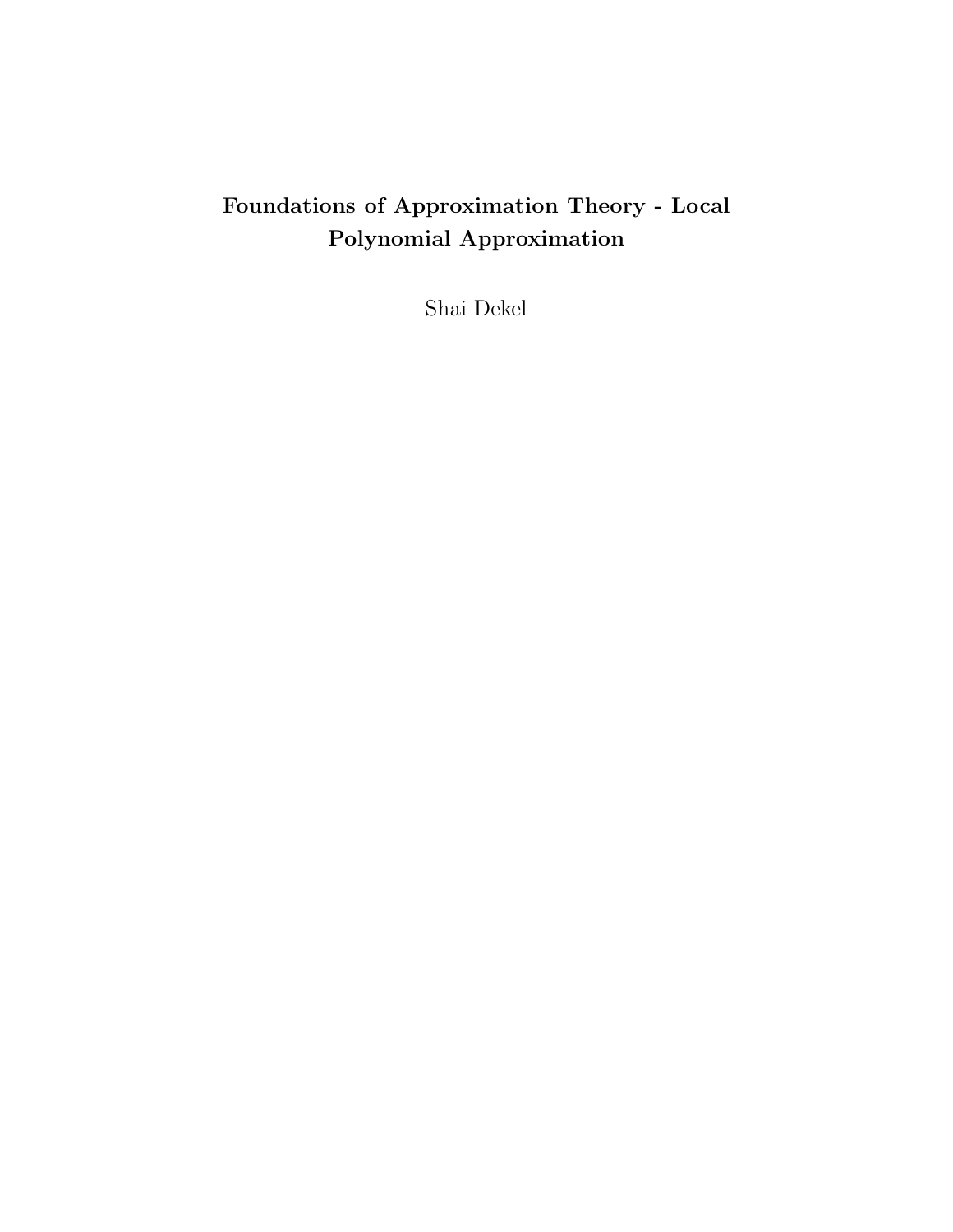Mathematics Subject Classification. Primary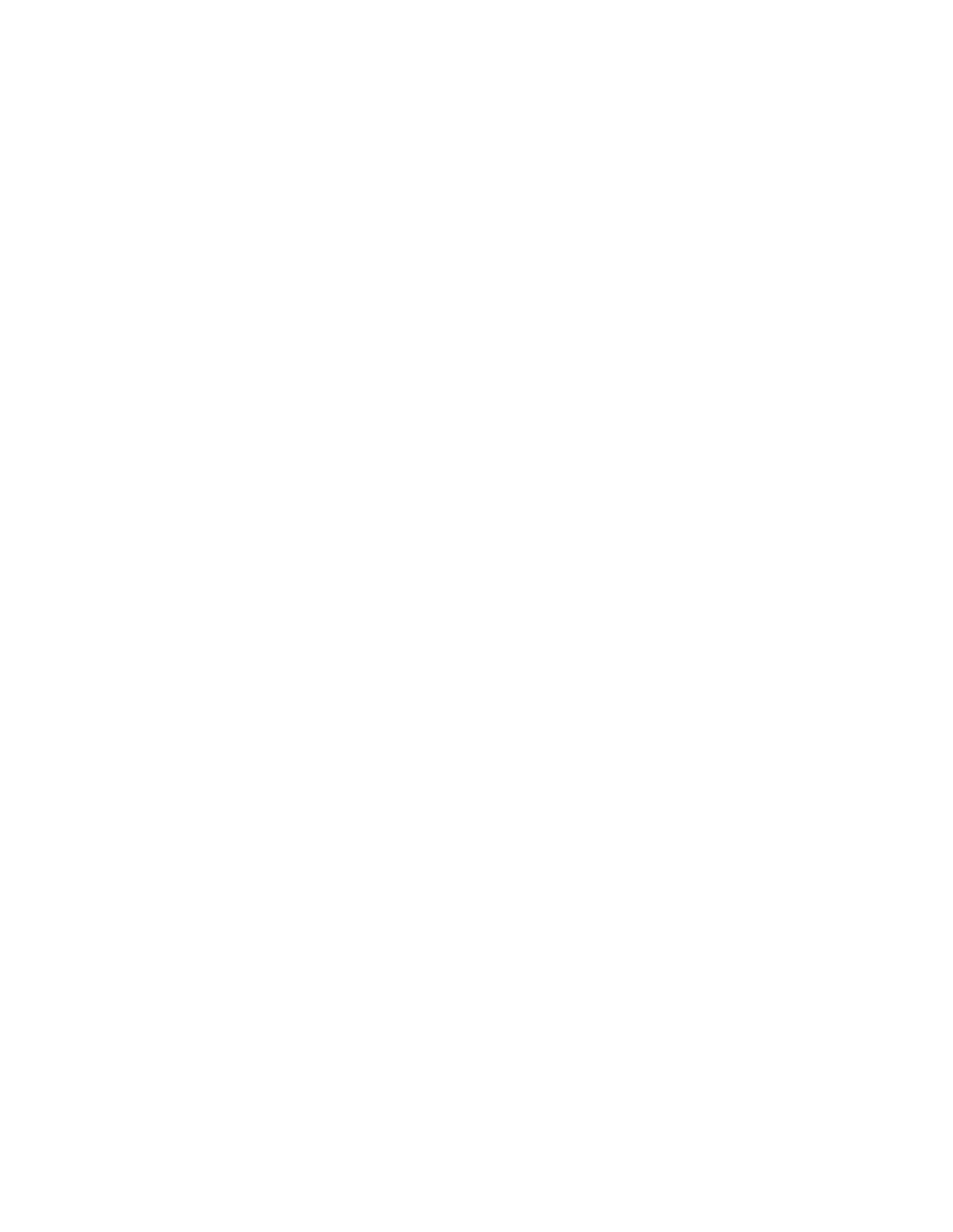# Contents

|              | Chapter 1. Local polynomial approximation over convex domains in $\mathbb{R}^n$ |    |
|--------------|---------------------------------------------------------------------------------|----|
|              | 1.1. Geometric properties of regular bounded domains                            |    |
|              | 1.2. The Modulus of smoothness                                                  |    |
|              | 1.3. Algebraic polynomials over domains                                         | 5  |
|              | 1.4. The Bramble-Hilbert Lemma for convex domains                               | 7  |
|              | 1.5. The Whitney Theorem for convex domains                                     | 14 |
| Bibliography |                                                                                 |    |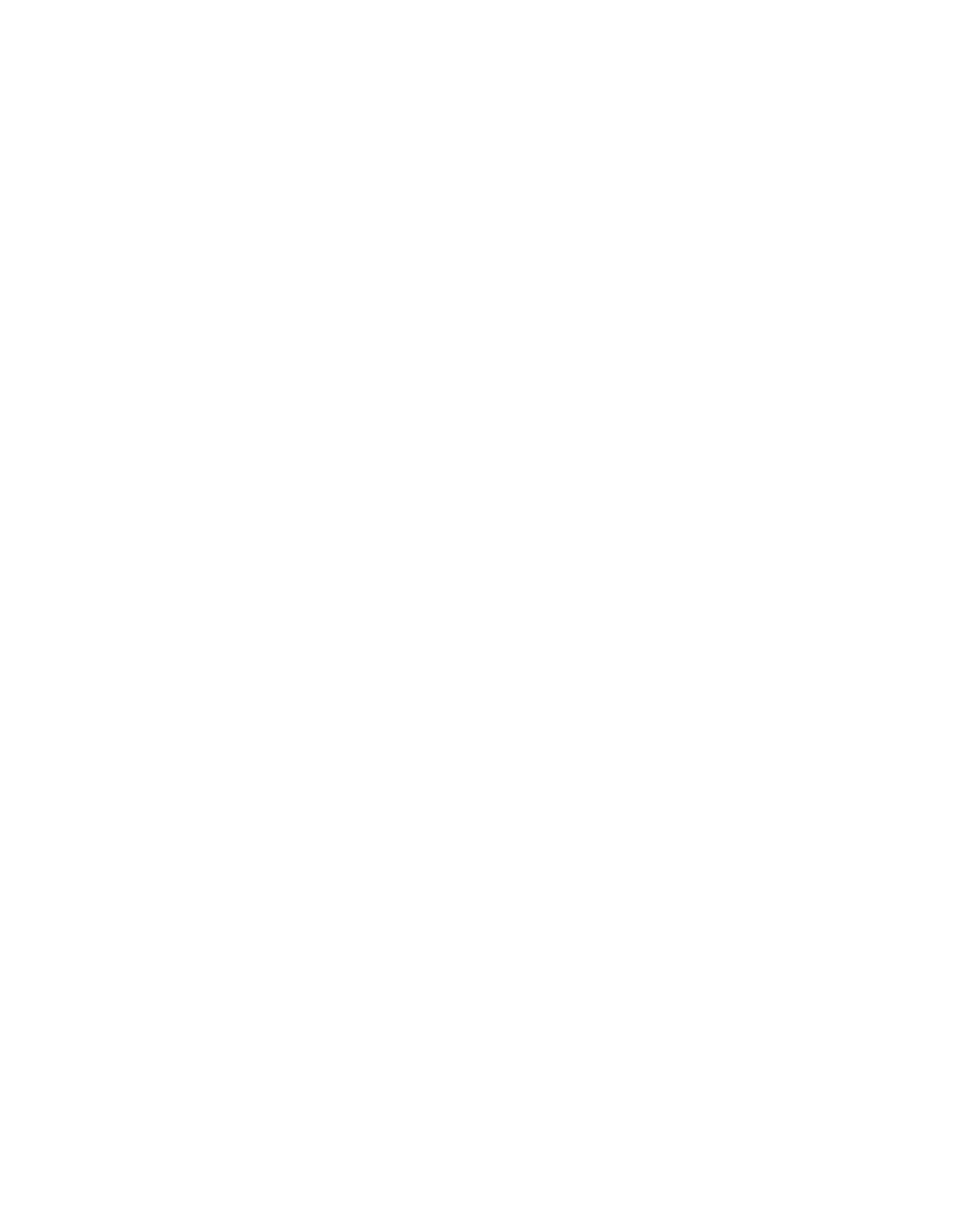## CHAPTER 1

# Local polynomial approximation over convex domains in  $\mathbb{R}^n$

In this chapter we review the theory of local approximation using multivariate algebraic polynomials of relatively low-degree over 'regular' domains in  $\mathbb{R}^n$ . By 'regular' domains we mean domains which have nice geometric properties as we define precisely in the next section. This local smoothness analysis and approximation by algebraic polynomials is the critical component that allows us to construct anisotropic spaces that are a 'true' generalization of the classical isotropic function spaces over  $\mathbb{R}^n$ . This is in contrast to general spaces of homogeneous type that do not have enough 'structure' and thus function spaces defined over them are limited in various ways. In section 1.2 we review the analysis tools we use to quantity local function smoothness. In section 1.3 we provide some properties of algebraic polynomials over convex domains. We then proceed to provide estimates for the degree of polynomial approximation over domains, where section 1.4 is focused on approximation in the p-norm, with  $1 \leq p \leq \infty$ , of the Sobolev class and section 1.5 is mostly dedicated to approximation in the p-norm, with  $0 < p < 1$ .

# 1.1. Geometric properties of regular bounded domains

**DEFINITION 1.1.** We denote by  $B(x_0, r)$  the Euclidean ball in  $\mathbb{R}^n$  with center at  $x_0 \in \mathbb{R}^n$  and radius  $r > 0$ . The image of the Euclidean unit ball  $B^* := B(0, 1)$ via an affine transform will be called an *ellipsoid*. For a given ellipsoid  $\theta$  we let  $A_{\theta}$  be an affine transform such that  $\theta = A_{\theta}(B^*)$ . Denoting by  $v_{\theta} := A_{\theta}(0)$  the 'center' of  $\theta$  we have

$$
(1.1) \t\t A_{\theta}(x) = M_{\theta}x + v_{\theta},
$$

where  $M_{\theta}$  is a positive definite  $n \times n$  matrix.

Any positive definite  $n \times n$  real matrix M can be represented in the form  $M = UDU^{-1}$ , where the matrix U is  $n \times n$  orthogonal matrix and D is diagonal and  $D = \text{diag}(\sigma_1, \sigma_2, \dots, \sigma_n)$  with  $\sigma_1 \geq \sigma_2 \geq \dots \geq \sigma_n > 0$ . It is easy to see that  $\sigma_1^2 \geq \cdots \geq \sigma_n^2$  are the eigenvalues of  $M^T M$  and  $\sigma_1^{-2} \leq \cdots \leq \sigma_n^{-2}$  are the eigenvalues of  $(M^{-1})^T M^{-1}$ . Hence

(1.2) 
$$
||M||_{\ell_2 \to \ell_2} = \sigma_1 \text{ and } ||M^{-1}||_{\ell_2 \to \ell_2} = 1/\sigma_n.
$$

These norms have a clear geometric meaning. Thus if  $M_{\theta}$  is as in (1.1), then  $\dim \theta = 2\|M_{\theta}\|_{\ell_2\to\ell_2} = 2\sigma_1$ . One can also say that the width of  $\theta$  is  $2\sigma_n$ , since  $\sigma_n$  is the length of the smallest axis of  $\theta$ . The ellipsoid is in fact the prototypical example of bounded convex domains.

**DEFINITION 1.2.** A set  $\Omega \subseteq \mathbb{R}^n$  is *convex* if for any two points  $x, y \in \Omega$  the line segment  $[x, y]$  is contained in  $\Omega$ . The **convex-hull** of a set  $A \subset \mathbb{R}^n$  is the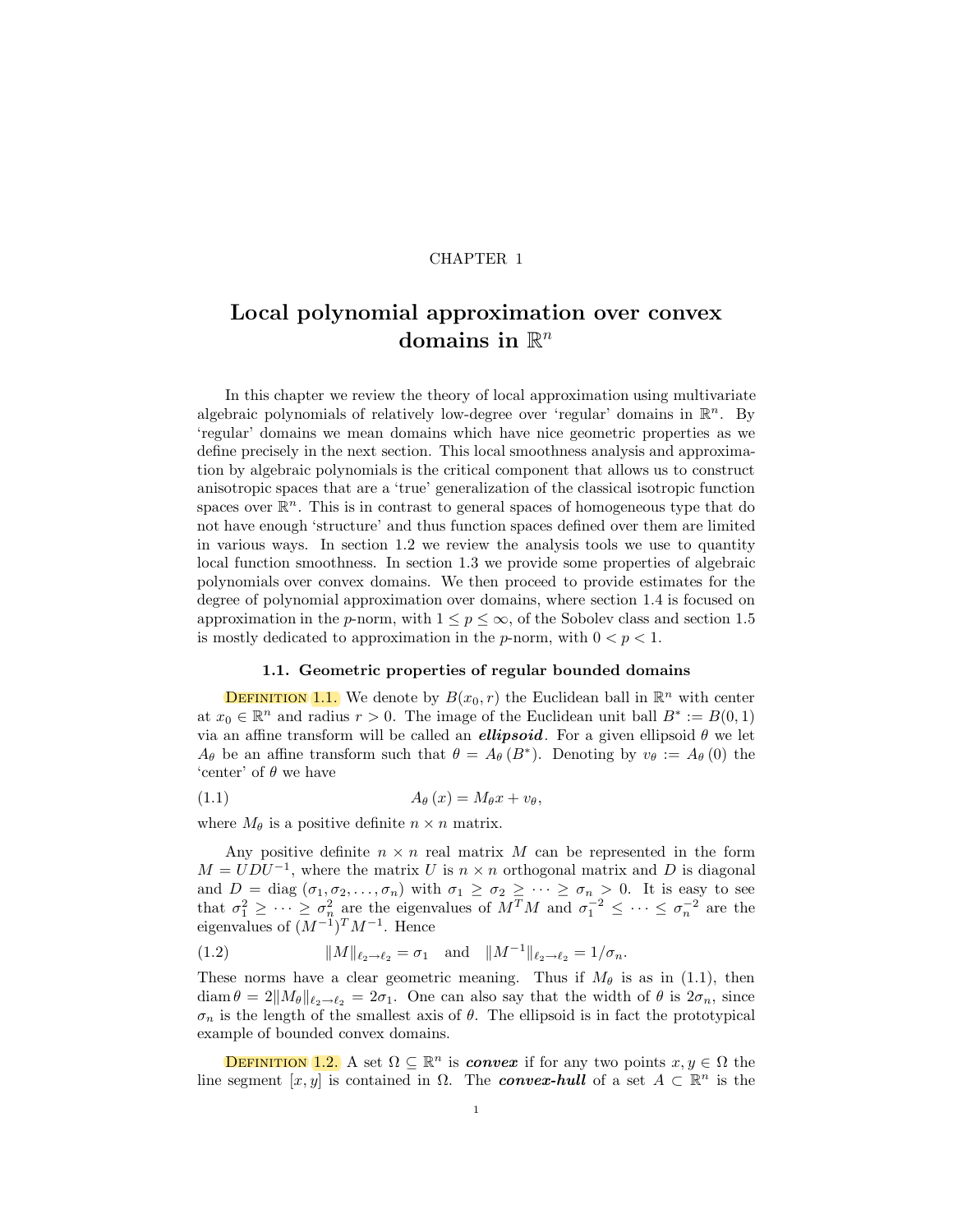'minimal' convex set containing A, which is given by the intersection of all convex sets containing A.

**PROPOSITION 1.3.** John's Theorem [21] For any bounded convex domain  $\Omega \subset \mathbb{R}^n$  exists an ellipsoid  $\theta \subseteq \Omega$  such that if  $v_{\theta}$  is the center of  $\theta$ , then

$$
\theta = v_{\theta} + M_{\theta}(B^*) \subseteq \Omega \subseteq v_{\theta} + n(M_{\theta}(B^*)).
$$

This implies that the affine transform  $A_{\theta}^{-1}(x) := M_{\theta}^{-1}(x - v_{\theta})$  gives

(1.3) 
$$
B(0,1) \subseteq A_{\theta}^{-1}(\Omega) \subseteq B(0,n).
$$

It is interesting to note that John's ellipsoid  $\theta$ , is the ellipsoid with maximal volume such that  $\theta \subseteq \Omega$ . In some sense this means that  $\theta$  'covers'  $\Omega$  sufficiently well. Our approximation theoretical applications of John's theorem utilize the fact that bounded convex domains are essentially equivalent to the Euclidean ball  $B^*$ up to an affine transformation and scale  $n$ .

DEFINITION 1.4. A domain  $\Omega \subset \mathbb{R}^n$  is **star-shaped** with respect to a Euclidean ball B (or a point  $x_0$ ), if for any point  $x \in \Omega$ , the convex-hull of  $\{x\} \cup B$  (or the line segment  $[x, x_0]$  is contained in  $\Omega$ .

We call the set

$$
V := \{ x \in \mathbb{R}^n : x = 0 \lor 0 < |x| \le \rho, \angle(x, v) \le \kappa/2 \},
$$

a **finite cone** of axis direction v, height  $\rho$ , and aperture angle  $\kappa$ , where  $\angle(x, v)$  is the angle between x and v. For  $z \in \mathbb{R}^n$ , the set  $z + V := \{z+y, y \in V\}$  is a translate of  $V$ , which is a finite cone with head vertex at z. A cone  $V'$  is **congruent** to  $V$ , if it can be obtained from V thorough a rigid motion.

We now define notions of 'minimally smooth' domains (see pages 81-83 in [1], page 189 in [28]). Although we will be mostly dealing with bounded convex domains and, in particular the special case ellipsoids, some of the results we use or prove hold for more general types of domains.

DEFINITION 1.5. A domain  $\Omega \subset \mathbb{R}^n$  is said to satisfy the **uniform cone prop**erty if there exist numbers  $\delta > 0, L > 0$ , a finite cover of open sets  $\{U_j\}_{j=1}^J$  of  $\partial\Omega$ , and a corresponding collection  ${V_j}_{j=1}^J$  of finite cones, each congruent to some fixed cone  $V$ , such that

- (i) diam $(U_j) \leq L, 1 \leq j \leq J$ .
- (ii) For any  $x \in \Omega$  such that  $dist(x, \partial \Omega) < \delta$ , we have  $x \in \bigcup_{j=1}^{J} U_j$ .
- (iii) If  $x \in \Omega \cap U_j$ , then  $x + V_j \subseteq \Omega$ ,  $1 \le j \le J$ .

We will say the domain satisfies the **overlapping uniform cone property** if in addition the following condition is satisfied

(iv) For every pair of points  $x_1, x_2 \in \Omega$ , such that  $|x_1-x_2| < \delta$  and  $dist(x_i, \partial \Omega) <$  $\delta, i = 1, 2$ , there exists an index j such that  $x_i \in U_j$ ,  $i = 1, 2$ 

THEOREM 1.6. Let  $\Omega \subset \mathbb{R}^n$  be a convex domain such that  $B(0, R_1) \subseteq \Omega \subseteq$  $B(0, R_2)$ , for some fixed  $0 < R_1 < R_2$ . Then  $\Omega$  satisfies the overlapping uniform cone property with parameters that depend only on n,  $R_1$  and  $R_2$ .

# 1.2. The Modulus of smoothness

From this point, we assume that domains  $\Omega \subset \mathbb{R}^n$  are measurable with a nonempty interior and that all functions are measurable and real.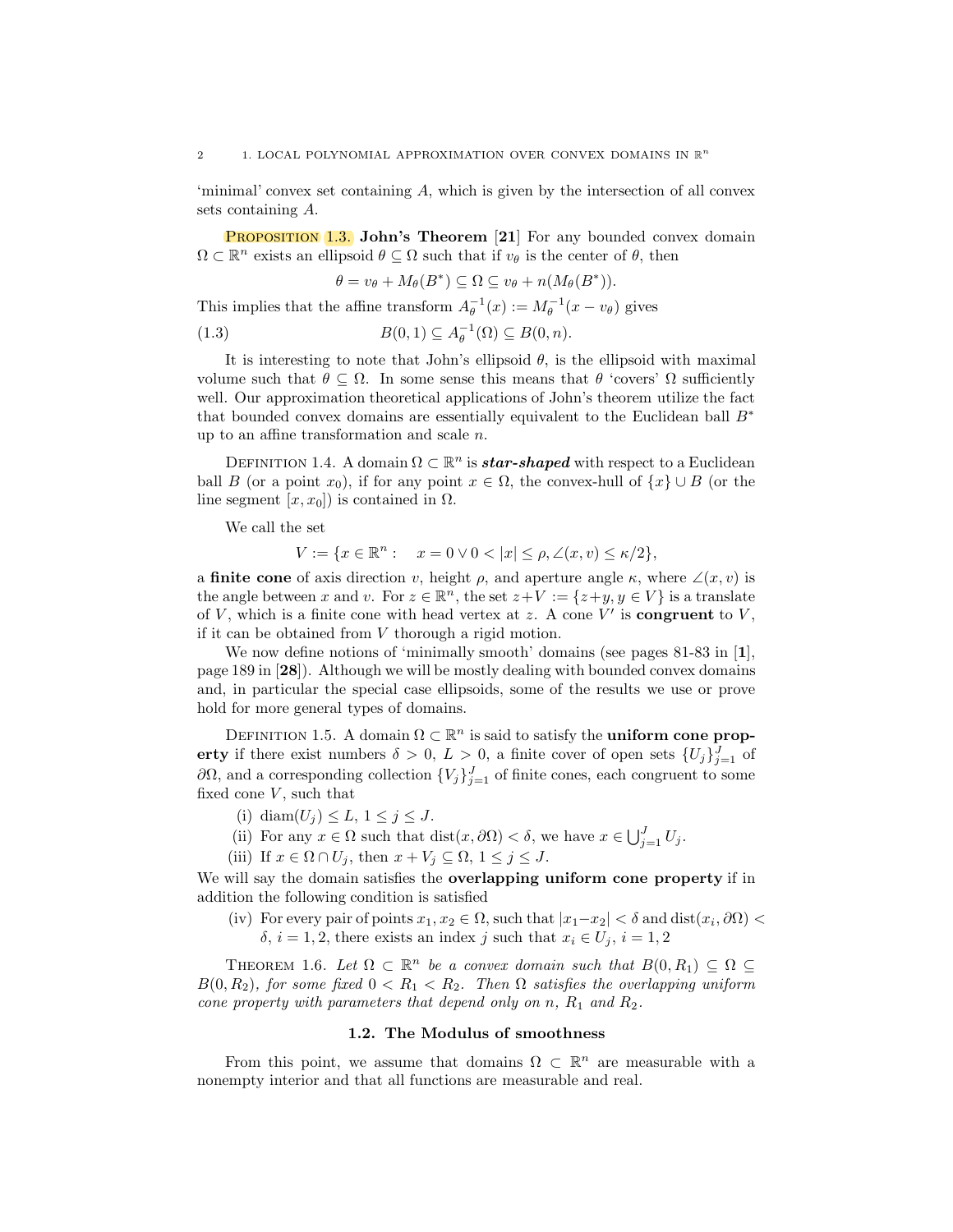### 1.2.1. Definitions And Basic Properties.

DEFINITION 1.7. Let  $W_p^r(\Omega)$ ,  $1 \leq p \leq \infty$   $r \in \mathbb{N}$  denote the **Sobolev spaces**, namely, the spaces of functions  $g \in L_p(\Omega)$ , which have all their distributional derivatives of order up to r, in  $L_p(\Omega)$ . The norm of the Sobolev space is given by

(1.4) 
$$
||g||_{W_p^r(\Omega)} := ||g||_{r,p} = \sum_{|\alpha| \le r} ||\partial^{\alpha} g||_{L_p(\Omega)},
$$

where for  $\alpha \in \mathbb{Z}_+^n$ ,  $|\alpha| := \sum_{i=1}^n \alpha_i$ , while the semi-norm is given by

(1.5) 
$$
|g|_{W_p^r(\Omega)} := |g|_{r,p} = \sum_{|\alpha|=r} ||\partial^{\alpha} g||_{L_p(\Omega)}.
$$

One can show [1] that the norms of the derivatives of order  $1 \leq j \leq r$  can be bounded using the  $p$ -norm and the derivatives of order  $r$ . Hence

(1.6) 
$$
||g||_{W_p^r(\Omega)} \sim ||g||_{L_p(\Omega)} + |g|_{W_p^r(\Omega)}.
$$

DEFINITION 1.8. The *K*-functional of order r of  $f \in L_p(\Omega)$ ,  $1 \le p \le \infty$ , (see e.g.  $[17]$ ) is defined by

$$
(1.7) \ \ K_r(f,t)_p := K(f,t,L_p(\Omega),W_p^r(\Omega)) := \inf_{g \in W_p^r(\Omega)} \{ \|f-g\|_p + t |g|_{r,p} \}, \qquad t > 0.
$$

For a bounded domain  $\Omega$ , we denote

(1.8) 
$$
K_r(f, \Omega)_p := K(f, \text{diam}(\Omega)^r)_p.
$$

It is important to note that the K-functional is unsuitable as a measure of smoothness if  $0 < p < 1$  (see [18]). For  $f \in L_p(\Omega)$ ,  $0 < p \le \infty$ ,  $h \in \mathbb{R}^d$ , and  $r \in \mathbb{N}$ , we define the *r*th order **difference operator**  $\Delta_h^r f : \Omega \to \mathbb{R}$ , by

(1.9) 
$$
\Delta_h^r(f, x) := \Delta_h^r(f, \Omega, x) := \begin{cases} \sum_{k=0}^r (-1)^{r+k} {r \choose k} f(x + kh), & [x, x + rh] \subset \Omega, \\ 0, & \text{otherwise,} \end{cases}
$$

where  $[x, y]$  denotes the line segment connecting any two points  $x, y \in \mathbb{R}^n$ .

DEFINITION 1.9. The modulus of smoothness of order  $r$  is defined by

(1.10) 
$$
\omega_r(f,t)_p = \omega_r(f,\Omega,t)_p := \sup_{|h| \le t} ||\Delta_h^r(f,\Omega,\cdot)||_{L_p(\Omega)}, \qquad t > 0,
$$

where for a vector  $h \in \mathbb{R}^n$ , |h| denotes the  $l_2$ -norm of h. For a bounded domain  $\Omega$ we also denote

(1.11) 
$$
\omega_r(f, \Omega)_p := \omega_r(f, \text{diam}(\Omega))_p.
$$

We list some of the properties of the modulus of smoothness that we shall use throughout the book (see  $[17]$ ) for more details),

PROPOSITION 1.10. Let  $\Omega \subseteq \mathbb{R}^n$  and  $f, g \in L_p(\Omega)$ ,  $0 < p \leq \infty$ . Then for any  $t > 0$ ,

- (i)  $\omega_r(f, t)_p \leq c(r, p) ||f||_p$ . In more general form, for any  $0 \leq k < r$ ,  $\omega_r(f,t)_p \leq C(r,k,p)\omega_k(f,t)_p$ , (where  $\omega_0(f,\cdot)_p = ||f||_p$ ).
- (ii)  $\omega_r(f+g,t)_p \le c(p)(\omega_r(f,t)_p + \omega_r(g,t)_p).$
- (iii) For any  $\lambda \geq 1$ ,  $\omega_r(f, \lambda t)_p \leq (\lambda + 1)^r \omega_r(f, t)_p$ , for  $1 \leq p \leq \infty$ , and  $\omega_r(f, \lambda t)_p^p \leq (\lambda + 1)^r \omega_r(f, t)_p^p$ , for  $0 < p < 1$ .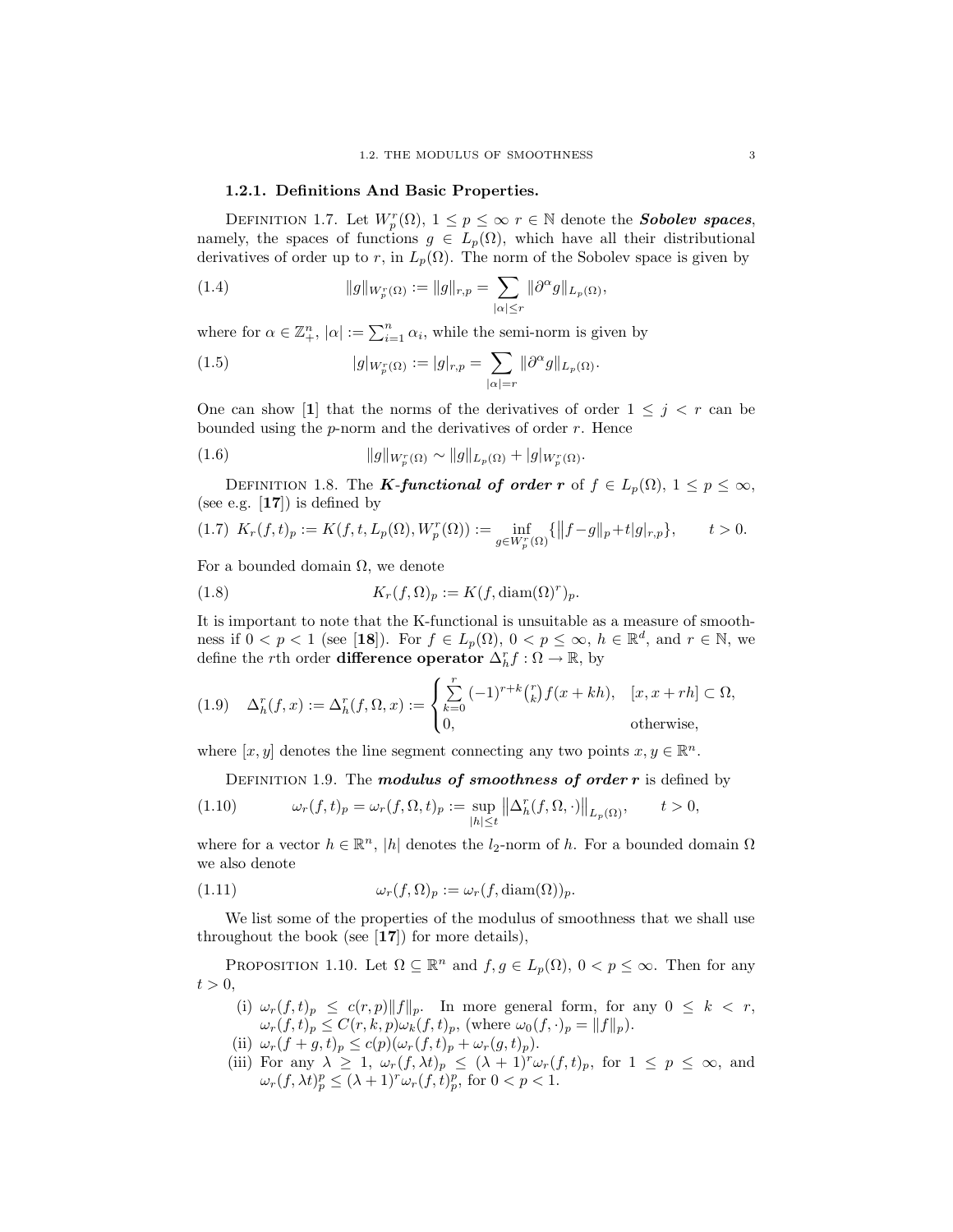#### 4 1. LOCAL POLYNOMIAL APPROXIMATION OVER CONVEX DOMAINS IN  $\mathbb{R}^n$

(iv) If 
$$
\Omega_1 \subseteq \Omega_2 \subseteq \mathbb{R}^n
$$
, then for any vector  $h \in \mathbb{R}^n$ , and domain  $\Omega$ ,

(1.12) 
$$
\left\|\Delta_h^r(f,\Omega_1,\cdot)\right\|_{L_p(\Omega)} \le \left\|\Delta_h^r(f,\Omega_2,\cdot)\right\|_{L_p(\Omega)},
$$

and

$$
\omega_r(f, \Omega_1, t)_p \le \omega_r(f, \Omega_2, t)_p.
$$

1.2.2. Relations Between The Modulus Of Smoothness And K-Functional. We now present the relationship of the difference and the derivative operators using B-splines. We recall the univariate B-spline of order 1 (degree 0),  $N_1(u) := 1_{[0,1]}(u)$ . Then, the B-spline of order r (degree  $r - 1$ ), is defined by  $N_r := N_{r-1} * N_1$ . The B-spline of order r is supported on  $[0, r]$ , is in  $C^{r-1}$  and is a piecewise polynomial of degree  $r - 1$  over the integer intervals. For  $h_1 > 0$ , we define  $N_r(u, h_1) :=$  $h_1^{-1}N_r(h_1^{-1}u)$ . Let  $g \in C^r(\Omega)$ , and let  $h \in \mathbb{R}^n$ , with  $|h| = h_1 > 0$ , then if the segment  $[x, x+h]$  is contained in  $\Omega$ , we have for  $\xi := h_1^{-1}h$ ,  $G(u) := g(x + u\xi)$ ,  $u \in \mathbb{R},$ 

$$
h_1^{-1} \Delta_h(g, x) = h_1^{-1} \int_0^{h_1} G'(u) du
$$
  
= 
$$
\int_{\mathbb{R}} G'(u) N_1(u, h_1) du
$$
  
= 
$$
\int_{\mathbb{R}} D_{\xi} g(x + u \xi) N_1(u, h_1) du,
$$

where

$$
D_{\xi}g(y) := \lim_{u \to 0} \frac{g(y + u\xi) - g(y)}{u}.
$$

By induction, we get for  $r \geq 1$ 

$$
(1.13) \t h_1^{-r} \Delta_h^r(g, x) = \int_{\mathbb{R}} G^{(r)}(u) N_r(u, h_1) du = \int_{\mathbb{R}} D_{\xi}^r g(x + u\xi) N_r(u, h_1) du.
$$

Based on the relation (1.13) we can bound the modulus of smoothness of the Sobolev class.

THEOREM 1.11. For 
$$
g \in W_p^r(\Omega)
$$
,  $r \ge 1$ ,  $1 \le p \le \infty$ ,  
(1.14) 
$$
\omega_r(g, t)_p \le c(n, r)t^r|g|_{r, p}, \quad t > 0.
$$

PROOF. Let  $g \in C^r(\Omega)$ . Since  $D_{\xi}g = \sum_{i=1}^n \xi_i \frac{\partial g}{\partial x_i}$ , and  $|\xi| = 1$ , we have that  $||D_{\xi}g||_{p} \leq |g|_{1,p}$ . One can see that by induction,  $D_{\xi}^{r}g = \sum_{|\alpha|=r} c_{\alpha}D^{\alpha}g$ , with  $|c_{\alpha}| \leq$  $c(n,r)$ . This implies that  $||D_{\xi}^{r}g||_{p} \leq c(n,r)|g|_{r,p}$ . Let  $h \in \mathbb{R}^{n}$ , with  $0 < |h| = h_{1} \leq t$ ,  $\xi := h_1^{-1}h$  and denote  $\Omega_{r,h} := \{x \in \Omega : \quad [x, x + rh] \subset \Omega\}$  Applying (1.9), (1.13) and then Minkowski's inequality for  $1 \le p \le \infty$ , yields

$$
\begin{aligned} \|\Delta_h^r(g,\cdot)\|_{L_p(\Omega)} &= \|\Delta_h^r(g,\cdot)\|_{L_p(\Omega_{h,r})} \\ &\leq t^r \left\| \int_{\mathbb{R}} D_\xi^r g(\cdot+u\xi) N_r(u,h_1) du \right\|_{L_p(\Omega_{h,r})} \\ &\leq t^r \left\| D_\xi^r g \right\|_{L_p(\Omega)} \\ &\leq c(n,r) t^r |g|_{r,p}. \end{aligned}
$$

Taking supremum over all  $h \in \mathbb{R}^n$ ,  $|h| \leq t$ , gives (1.14) for functions in  $C^r(\Omega)$ . For  $1 \leq p < \infty$  we apply a standard density argument to obtain (1.14) for the Sobolev class. class.  $\Box$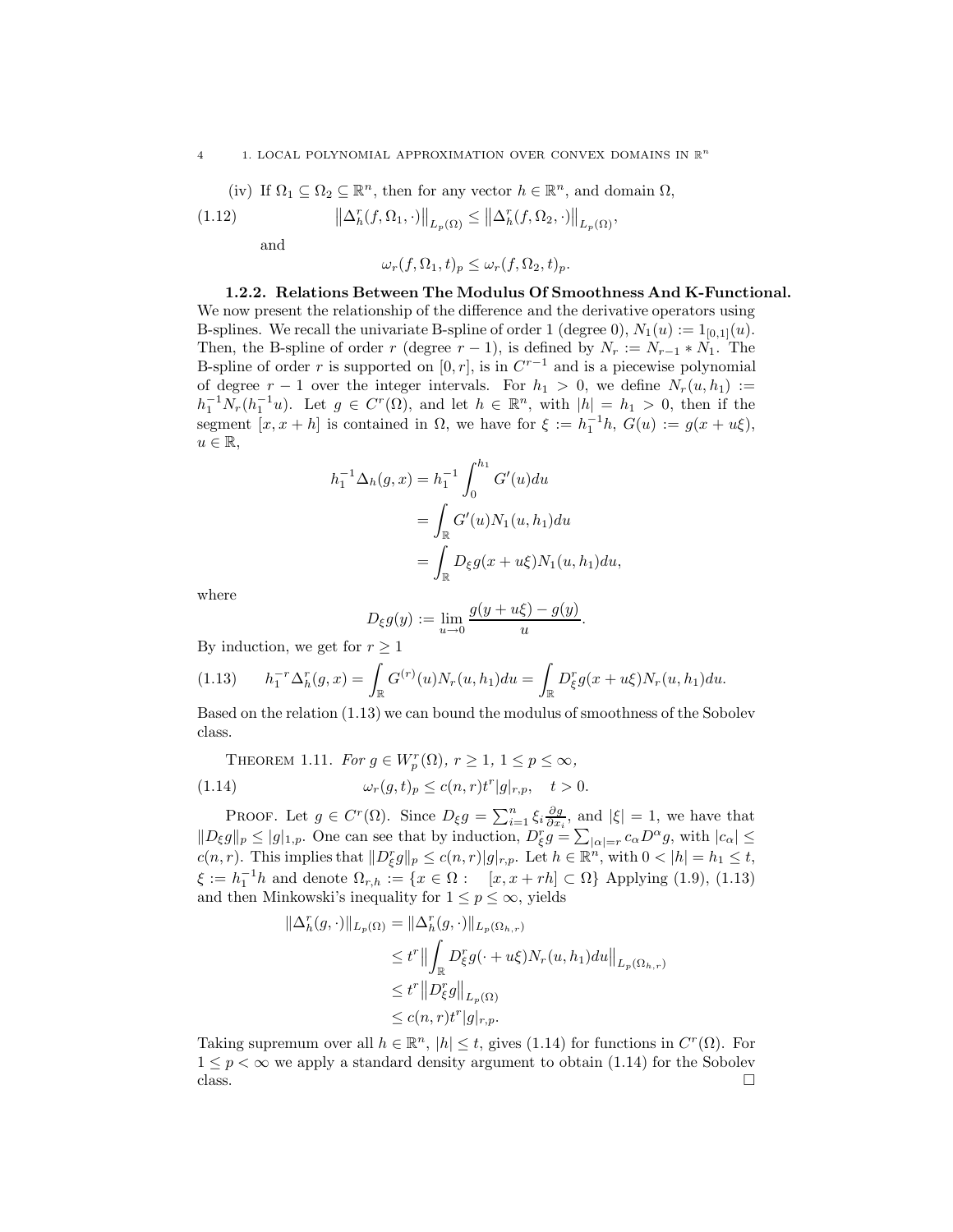PROPOSITION 1.12. [22] Let  $\Omega \subset \mathbb{R}^n$  satisfy the Uniform Cone property (see Definition 1.5) and let  $1 \leq p \leq \infty$  and  $r \geq 1$ . Then there exist constants  $C_1(\Omega, p, n, r), C_2(n, r) > 0$ , such that for any any  $f \in L_p(\Omega)$ ,

(1.15)  $C_1 K_r(f, t^r)_p \le \omega_r(f, t)_p \le C_2 K_r(f, t^r)$  $0 < t \leq \text{diam}(\Omega)$ .

**PROOF.** To see the right hand side of (1.15), let g be any function in  $W_p^r(\Omega)$ . we apply (1.14) to obtain

$$
\omega_r(f, t)_p \le \omega_r(f - g, t)_p + \omega_r(g, t)_p \n\le 2^r \|f - g\|_p + C(n, r)t^r |g|_{r,p} \n\le C(n, r)(\|f - g\|_p + t^r |g|_{r,p}).
$$

Therefore, by taking the infimum over all such  $g \in W_p^r(\Omega)$ , we obtain the right hand side of  $(1.15)$ . The left hand side is the main result of  $[22]$ . We note that the uniform cone property is a slightly stronger assumption then what is used in  $[22]$ .

Note that, while  $C_2$  in (1.15) depends only on n and r, the constant  $C_1$  may further depend on the geometry of  $\Omega$  (e.g. the parameters of the Uniform Cone properties). One can obtain a more specific left-hand side inequalities for convex domains. A first result for convex domains is

COROLLARY 1.13. Let  $\Omega \subset \mathbb{R}^n$  be a convex domain such that  $B(0, R_1) \subseteq \Omega \subseteq$  $B(0, R_2)$ , for some fixed  $0 < R_1 < R_2$ . Then for  $f \in L_p(\Omega)$ ,  $1 \le p \le \infty$ ,  $r \ge 1$ , and  $0 < t \leq 2R_2$ ,

$$
(1.16) \tC_1(r, p, R_1, R_2)K_r(f, t^r)_{L_p(\Omega)} \le \omega_r(f, t)_{L_p(\Omega)} \le C_2(n, r)K_r(f, t^r)_{L_p(\Omega)}.
$$

PROOF. The right hand side of  $(1.16)$  holds by  $(1.15)$  for more general domains. To prove the left hand side inequality one applies Theorem 1.6.

The second result on the relationship between the modulus of smoothness and the K-functional over convex domains requires using the 'local' polynomial approximation results of the next Chapter. We state it here

PROPOSITION 1.14. [10] Let  $\Omega \subset \mathbb{R}^n$  be a bounded convex domain. Then, for any  $f \in L_p(\Omega)$ ,  $1 \leq p \leq \infty$ ,  $r \geq 1$ ,

$$
K_r(f, t^r) \le C(n, r, p) \left( \left( 1 - \frac{t^r}{\text{diam}(\Omega)^r} \right) \mu(\Omega, t)^{-(r-1+1/p)} + 1) \right) \omega_r(f, t)_p,
$$

where

$$
\mu(\Omega, t) := \min_{x \in \Omega} \frac{|B(x, t) \cap \Omega|}{|B(x, t)|}, \qquad 0 < t \le \text{diam}(\Omega).
$$

### 1.3. Algebraic polynomials over domains

Let  $\Pi_{r-1} := \Pi_{r-1} = \Pi_{r-1}(\mathbb{R}^n)$  denote the multivariate polynomials of total degree  $r - 1$  (order r) in n variables. This is the collection of functions of the type  $P(x) = \sum_{|\alpha| \leq r} c_{\alpha} x^{\alpha}$ , where for  $\alpha \in \mathbb{Z}_{+}^{n}$ ,  $|\alpha| := \sum_{i=1}^{n} \alpha_i$ , and for  $x \in \mathbb{R}^{n}$ ,  $x^{\alpha} := \prod_{i=1}^n x_i^{\alpha_i}.$ 

LEMMA 1.15. Let  $P \in \Pi_{r-1}$  and let  $\Omega_1, \Omega_2 \subset \mathbb{R}^n$ , be bounded convex domains such that  $\Omega_1 \subseteq \Omega_2$  and  $|\Omega_2| \leq \rho |\Omega_1|$  for some  $\rho > 1$ . Then for  $0 < p \leq \infty$ 

$$
\big\|P\big\|_{L_p(\Omega_2)}\leq C(n,r,p,\rho)\big\|P\big\|_{L_p(\Omega_1)}.
$$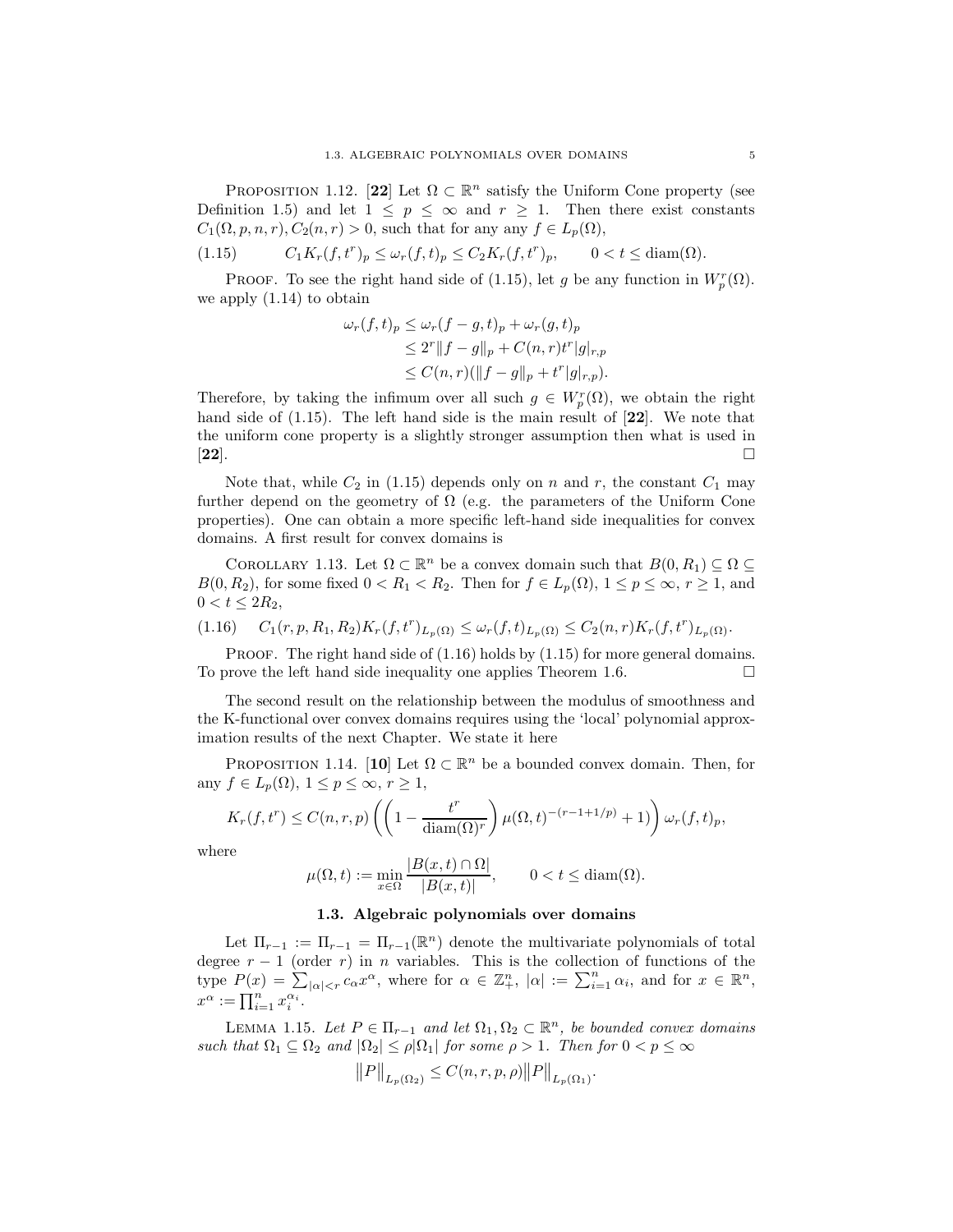PROOF. Let  $Ax = Mx + b$  be the affine transform for which (1.3) holds for  $\Omega_1$ . Since  $A^{-1}(\Omega_1) \subseteq B(0, n)$  we have

(1.17) 
$$
|A^{-1}(\Omega_2)| = |A^{-1}(\Omega_1)| \frac{|A^{-1}(\Omega_2)|}{|A^{-1}(\Omega_1)|} \leq |B(0, n)| \rho := C(n, \rho).
$$

Observe that  $A^{-1}(\Omega_2)$  is a convex domain that contains  $A^{-1}(\Omega_1)$  and therefore also contains  $B(0, 1)$ . Together with (1.17) this implies that the diameter of  $A^{-1}(\Omega_2)$ must be bounded by a constant that depends on n and  $\rho$ , i.e.,  $A^{-1}(\Omega_2) \subseteq B(0, R)$ ,  $R := R(n, \rho)$ . Hence applying the equivalence of finite dimensional (quasi) normed spaces we obtain

$$
||P||_{L_p(\Omega_2)} = |\det M|^{1/p} ||P||_{L_p(A^{-1}(\Omega_2))}
$$
  
\n
$$
\leq |\det M|^{1/p} ||P||_{L_p(B(0,R))}
$$
  
\n
$$
\leq C |\det M|^{1/p} ||P||_{L_p(B(0,1))}
$$
  
\n
$$
\leq C |\det M|^{1/p} ||P||_{L_p(A^{-1}(\Omega_1))}
$$
  
\n
$$
= C ||P||_{L_p(\Omega_1)}.
$$

 $\Box$ 

 $\Box$ 

LEMMA 1.16. For any bounded convex domain  $\Omega \subset \mathbb{R}^n$ ,  $P \in \Pi_{r-1}$ , and  $0 <$  $p, q \leq \infty$ , we have

(1.18) 
$$
||P||_{L_q(\Omega)} \sim |\Omega|^{1/q-1/p} ||P||_{L_p(\Omega)},
$$

with constants of equivalency depending only on  $n, r, p, and q$ .

PROOF. Let  $Ax = Mx + b$  be the affine transform for which (1.3) holds. Since  $A(B(0, 1)) = \theta$ , we get from the properties of John's ellipsoid,  $|\det M| \sim |\Omega|$ , with constants of equivalency depending only on  $n$ . Also, by the equivalence of finite dimensional (quasi) normed spaces, for any polynomial  $\tilde{P} \in \Pi_{r-1}$  we have that  $\|\tilde{P}\|_{L_p(B(0,1))} \sim \|\tilde{P}\|_{L_q(B(0,n))}$  with constants of equivalency that depend only on  $n, r, p$ , and q. Let  $P \in \Pi_{r-1}$ , and denote  $\tilde{P} := P(A)$ . Then

$$
||P||_{L_q(\Omega)} = |\det M|^{1/q} ||\tilde{P}||_{L_q(A^{-1}(\Omega))}
$$
  
\n
$$
\leq |\det M|^{1/q} ||\tilde{P}||_{L_q(B(0,n))}
$$
  
\n
$$
\leq C |\det M|^{1/q} ||\tilde{P}||_{L_p(B(0,1))}
$$
  
\n
$$
\leq C |\det M|^{1/q} ||\tilde{P}||_{L_p(A^{-1}(\Omega))}
$$
  
\n
$$
\leq C |\det M|^{1/q-1/p} ||P||_{L_p(\Omega)}
$$
  
\n
$$
\leq C |\Omega|^{1/q-1/p} ||P||_{L_p(\Omega)}.
$$

PROPOSITION 1.17. [26] Let  $\Omega \subset \mathbb{R}^n$  be a bounded convex domain. Then, for  $1 \leq p \leq \infty$ , any polynomial  $P \in \Pi_{r-1}$ , and  $\alpha \in \mathbb{Z}_+^n$ ,  $|\alpha| := \sum_{i=1}^n \alpha_i \leq r-1$ ,

(1.19) 
$$
\|\partial^{\alpha}P\|_{L_p(\Omega)} \leq C(n, |\alpha|) \operatorname{width}(\Omega)^{-|\alpha|} \|P\|_{L_p(\Omega)},
$$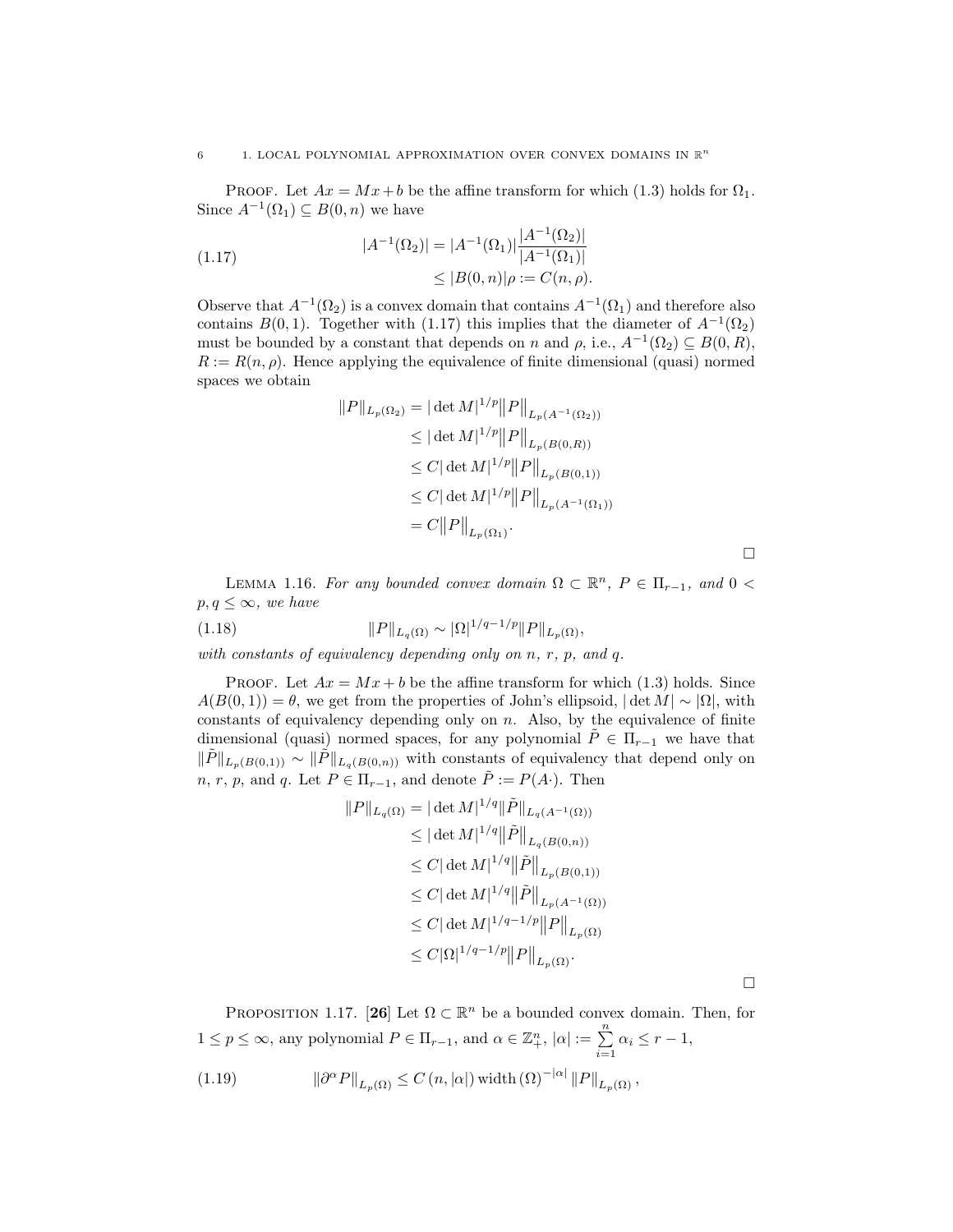where width  $(\Omega)$  is the diameter of the largest *n*-dimensional Euclidean ball that is contained in Ω.

THEOREM 1.18. Let  $\Omega \subset \mathbb{R}^n$  be a bounded domain and let  $1 \leq p < \infty$ . Then, for any  $P \in \Pi_{r-1}$ , we have that  $\omega_r(P,t)_p = 0$ ,  $0 < t \leq \text{diam}(\Omega)$ . In the other direction, if  $\Omega$  is also open and connected and  $f \in L_p(\Omega)$ , such that  $\omega_r(f, \Omega)_p = 0$ for some  $r \geq 1$ , then there exists a polynomial  $P \in \Pi_{r-1}$  such that  $f = P$  a.e. on Ω.

PROOF. The first part is a direct application of the identity  $(1.13)$ , since it implies that  $\Delta_h^r(P, x) = 0$ , for any  $x \in \Omega$ ,  $h \in \mathbb{R}^n$ . To prove the second part, we apply the Whitney decomposition of  $\Omega$  into interior disjoint cubes (see e.g. the appendix in [20]). Namely, there exist a family of closed cubes  $\{Q_k\}_k$ , such that:

- (i)  $\bigcup_k Q_k = \Omega$ , and the cubes  $Q_k$ , have disjoint interiors,
- (ii)  $\sqrt{n}l(Q_k) \leq \text{dist}(Q_k, \Omega^c) \leq 4\sqrt{n}l(Q_k)$ , where  $l(Q_k)$  is the side length of  $Q_k$
- (iii) If the boundaries of  $Q_k$  and  $Q_j$  touch, then

$$
\frac{1}{4} \le \frac{l(Q_j)}{l(Q_k)} \le 4,
$$

(iv) For any  $Q_k$ , there are at most  $12^n$  cubes  $Q_j$  that touch it.

We now construct from the Whitney decomposition a cover of 'substantially' overlapping cubes  $\{\tilde{Q}_k\}_k$ , simply by extending the lengths of the cubes symmetrically, such that  $l(\tilde{Q}_k) = 2l(Q_k), k \ge 1$ . By property (ii) of the Whitney decomposition, we know that each  $\tilde{Q}_k$  is contained in  $\Omega$  and thus  $\cup_k \tilde{Q}_k = \Omega$ . Also, for touching cubes  $Q_k$  and  $Q_j$ , the extensions have a 'substantial' intersection, i.e.

$$
|\tilde{Q}_k \cap \tilde{Q}_j| \ge \min\{l(Q_k)/2, l(Q_j)/2\}^n.
$$

Note that there is a simpler proof for the case  $1 \leq p < \infty$ , since we can apply the machinery of the K-functional and Sobolev spaces. Indeed, the equivalence  $(1.15)$  on each extended cube  $\tilde{Q}_k$ , gives

$$
K_r(f, \tilde{Q}_k)_p \leq C \omega_r(f, \tilde{Q}_k)_p \leq C \omega_r(f, \Omega)_p = 0.
$$

Thus, there exists a sequence  $\{g_j\}_j, g_j \in W_p^r(\tilde{Q}_k)$ , such that  $||f - g_j||_{L_p(\tilde{Q}_k)}$  +  $\text{diam}(\tilde{Q}_k)^r |g_j|_{W_p^r(\tilde{Q}_k)} \to 0$ , as  $j \to \infty$ . Using (1.6), we obtain that  $\{g_j\}_j$  is Cauchy sequence in  $W_p^r(\tilde{Q}_k)$  and so it converges to  $g \in W_p^r(\tilde{Q}_k)$ , with  $g = f$  a.e and  $|g|_{r,p} = 0$  on  $\tilde{Q}_k$ . We now apply on each cube  $\tilde{Q}_k$  the Bramble-Hilbert Lemma below (1.36) to conclude that  $f = g = P_k$  a.e., for some  $P_k \in \Pi_{r-1}$ , on  $\tilde{Q}_k$ ,  $\forall k$ . Since  $\Omega$  is a connected domain, using the 'substantial' intersections of the extended cubes of touching cubes yields that there exists a unique  $P \in \Pi_{r-1}$ , such that  $P = P_k, \forall k$ , which concludes the proof for  $1 \leq p \leq \infty$ .  $P = P_k$ ,  $\forall k$ , which concludes the proof for  $1 \leq p < \infty$ .

### 1.4. The Bramble-Hilbert Lemma for convex domains

Given a bounded regular domain  $\Omega \subset \mathbb{R}^n$ , our goal is to estimate the degree of approximation of a function  $f \in L_p(\Omega)$ ,  $0 < p \leq \infty$ , by algebraic polynomials of total degree  $r - 1$ ,

$$
E_{r-1}(f,\Omega)_p := \inf_{P \in \Pi_{r-1}} ||f - P||_{L_p(\Omega)}.
$$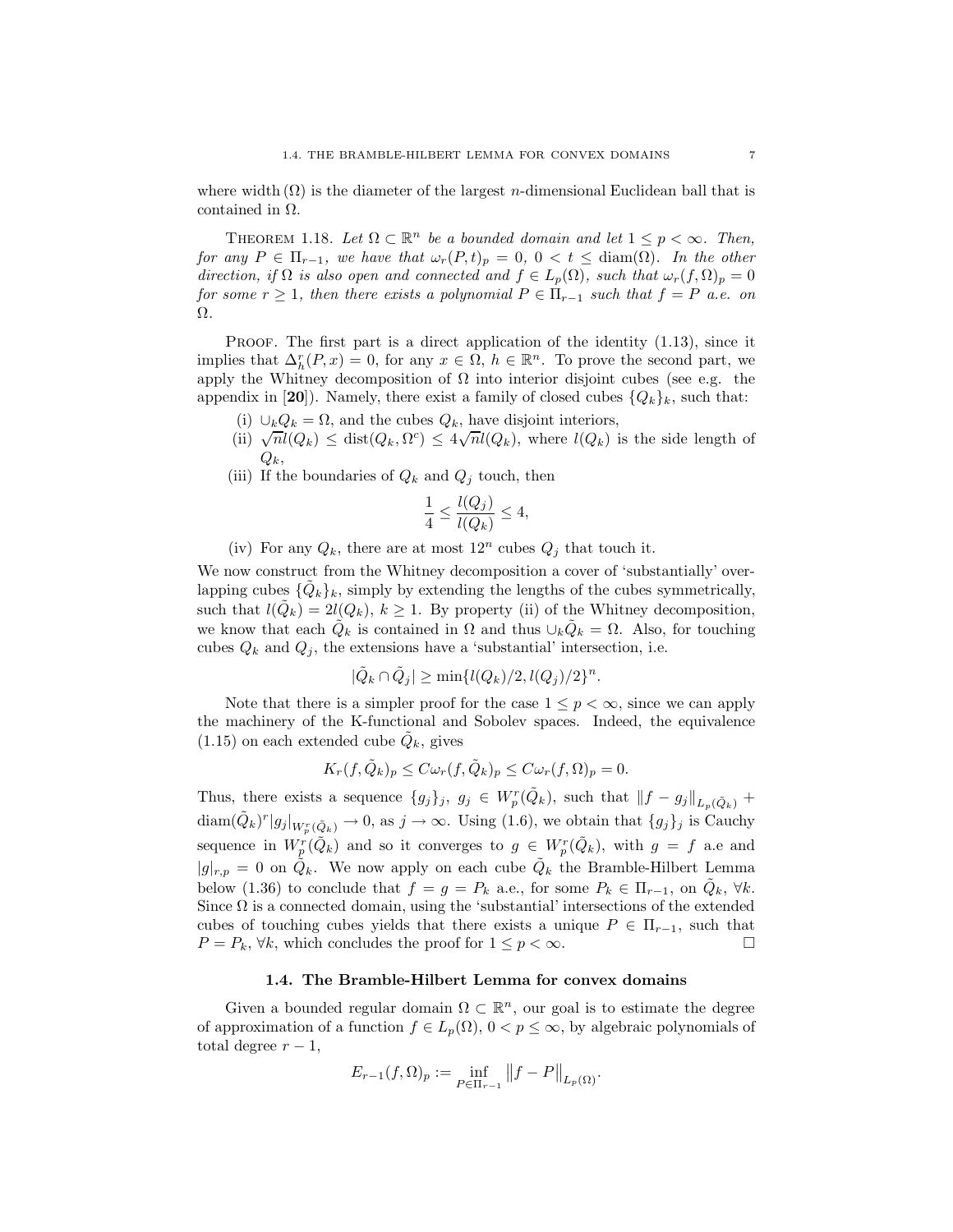#### 8 1. LOCAL POLYNOMIAL APPROXIMATION OVER CONVEX DOMAINS IN  $\mathbb{R}^n$

For a star-shaped domain  $\Omega$  (see Definition 1.4), we denote  $\rho_{max} := \max \{ \rho \mid \Omega \}$  $\Omega$  is star-shaped with respect to a ball  $B \subseteq \Omega$  of radius  $\rho$ . The **chunkiness** *parameter* of  $\Omega$  [3] is defined by

(1.20) 
$$
\gamma := \frac{\text{diam}(\Omega)}{\rho_{max}}.
$$

Note that the chunkiness parameter  $\gamma$  becomes larger in cases where the domain is longer and thinner. This leads to the following formulation of the Bramble-Hilbert lemma,

Theorem 1.19. Bramble-Hilbert Lemma for star-shaped domains Let  $\Omega$  be a bounded star-shaped with respect to some ball B, with chunkiness parameter  $\gamma$ , and let  $g \in W_p^r(\Omega)$ ,  $1 \le p \le \infty$ ,  $r \ge 1$ . Then there exists a polynomial  $P \in \Pi_{r-1}$ for which

(1.21) 
$$
|g - P|_{k,p} \le C(n,r)(1+\gamma)^n \operatorname{diam}(\Omega)^{r-k}|g|_{r,p}, \quad k = 0, 1, ..., r-1.
$$

Before we proceed with the proof of Theorem 1.19, we require some preparation. Let  $g \in C^r(\Omega)$  and recall that the classical **Taylor polynomial** of order r (degree  $r-1$ , at  $x \in \Omega$ , about a point  $y \in B$ , is given by

(1.22) 
$$
T_y^r g(x) := \sum_{|\alpha| < r} \frac{D^\alpha g(y)}{\alpha!} (x - y)^\alpha,
$$

where  $\alpha! := \prod_{i=1}^n \alpha_i!$ . The **Taylor remainder** of order r is then given by

(1.23) 
$$
TR_y^r g(x) := r \sum_{|\alpha|=r} \frac{(x-y)^{\alpha}}{\alpha!} \int_0^1 s^{r-1} D^{\alpha} g(x+s(y-x)) ds,
$$

which is meaningful since the segment  $[x, y]$  is contained in  $\Omega$ . We then have,

 $g(x) = T_y^r g(x) + T R_y^r g(x), \quad x \in \Omega.$ 

Our construction of an approximating polynomial relies on averaging the Taylor polynomials over the ball B. It can be shown that there exists a cut-off function  $\phi \in C^{\infty}$ , for  $B(0, 1)$ , with the properties:

- (i)  $\int_{\mathbb{R}^n} \phi(x) dx = 1$ , (ii)  $supp(\phi) = B(0, 1),$
- (iii)  $\|\phi\|_{\infty} < 1$ .

For any ball  $B(x_0, \rho)$ , the cut-off function  $\phi_B := \rho^{-n} \phi(\rho^{-1}(\cdot - x_0))$ , satisfies:

- (i)  $\int_{\mathbb{R}^n} \phi_B(x) dx = 1$ ,
- (ii)  $\text{supp}(\phi_B) = B(x_0, \rho),$
- (iii)  $\|\phi_B\|_{\infty} \leq \rho^{-n}$ .

The **Averaged Taylor polynomial** of  $g \in C^r(\Omega)$ , over  $B \subseteq \Omega$ , of order r (degree  $r - 1$ ), is given by

(1.24) 
$$
T_B^r g(x) := \int_B T_y^r g(x) \phi_B(y) dy, \quad x \in \Omega.
$$

We also denote the Averaged Taylor remainder by

$$
R_B^r g(x) := g(x) - T_B^r g(x).
$$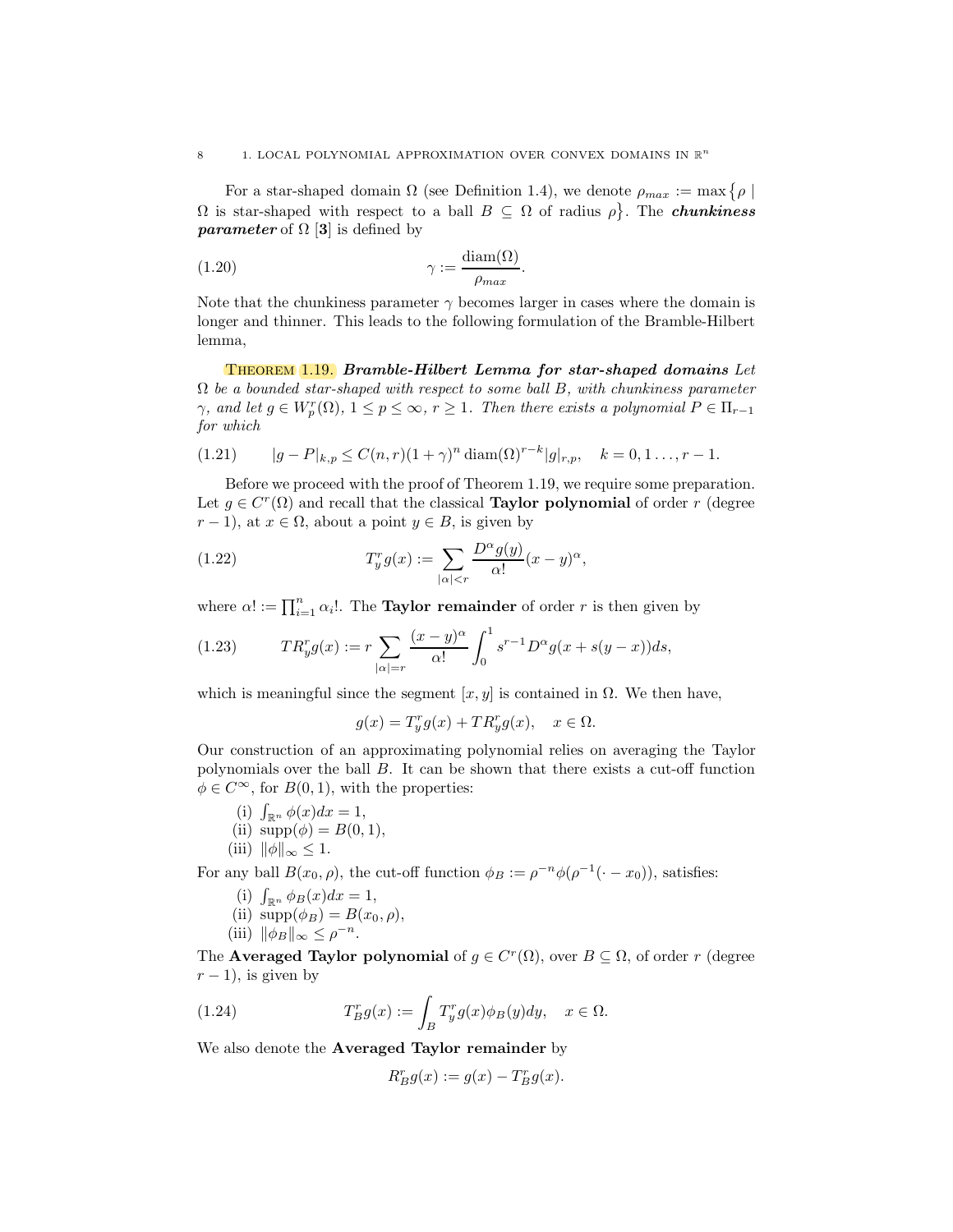**LEMMA** 1.20. For  $x \in \Omega$ , where  $\Omega$  is star-shaped with respect to  $B(x_0, \rho) \subset \Omega$ , and  $g \in C^r(\Omega)$ ,

(1.25) 
$$
R_B^r g(x) = r \sum_{|\alpha|=r} \int_{V(x)} K_{\alpha}(x, z) D^{\alpha} g(z) dz,
$$

where  $V(x)$  is the convex closure of  $\{x\} \cup B$ , and  $K_{\alpha} = \frac{1}{\alpha!}(x-z)^{\alpha}K(x, z)$ , with

(1.26) 
$$
|K(x,z)| \le C (\gamma + 1)^n |x - z|^{-n}, \quad \gamma = \frac{\text{diam}(\Omega)}{\rho}.
$$

PROOF. We fix  $x \in \Omega$ , and observe that by properties (i),(ii) of  $\phi_B$ ,

$$
R_B^r g(x) = g(x) - T_B^r g(x)
$$
  
= 
$$
\int_B (g(x) - T_y^r g(x)) \phi_B(y) dy
$$
  
= 
$$
\int_B (T R_y^r g(x)) \phi_B(y) dy
$$
  
= 
$$
r \sum_{|\alpha|=r} \int_B \frac{(x-y)^{\alpha}}{\alpha!} \phi_B(y) \int_0^1 s^{r-1} D^{\alpha} g(x+s(y-x)) ds dy.
$$

We now make the change of variables  $(y, s)$  to  $(z, s)$  with  $z = x + s(y - x)$ , and define the integration domain

$$
A := \{ (z, s) : s \in [0, 1], |s^{-1}(z - x) + x - x_0| \le \rho \},\
$$

to obtain

$$
R_B^r g(x) = r \sum_{|\alpha|=r} \frac{1}{\alpha!} \int_A (x-z)^{\alpha} \phi_B(s^{-1}(z-x) + x) D^{\alpha} g(z) s^{-n-1} dz ds
$$
  
= 
$$
r \sum_{|\alpha|=r} \int_{V(x)} D^{\alpha} g(z) \frac{1}{\alpha!} (x-z)^{\alpha} \int_0^1 1_A(z,s) \phi_B(s^{-1}(z-x) + x) s^{-n-1} ds dz
$$
  
= 
$$
r \sum_{|\alpha|=r} \int_{V(x)} D^{\alpha} g(z) K_{\alpha}(x,z) dz,
$$

where

$$
K_{\alpha}(x, z) := \frac{1}{\alpha!} (x - z)^{\alpha} K(x, z), \quad K(x, z) := \int_{0}^{1} 1_{A}(z, s) \phi_{B}(s^{-1}(z - x) + x) s^{-n-1} ds.
$$

We now prove the estimate (1.26). Observe that

$$
(z,s)\in A\Rightarrow\frac{|z-x|}{|x-x_0|+\rho}
$$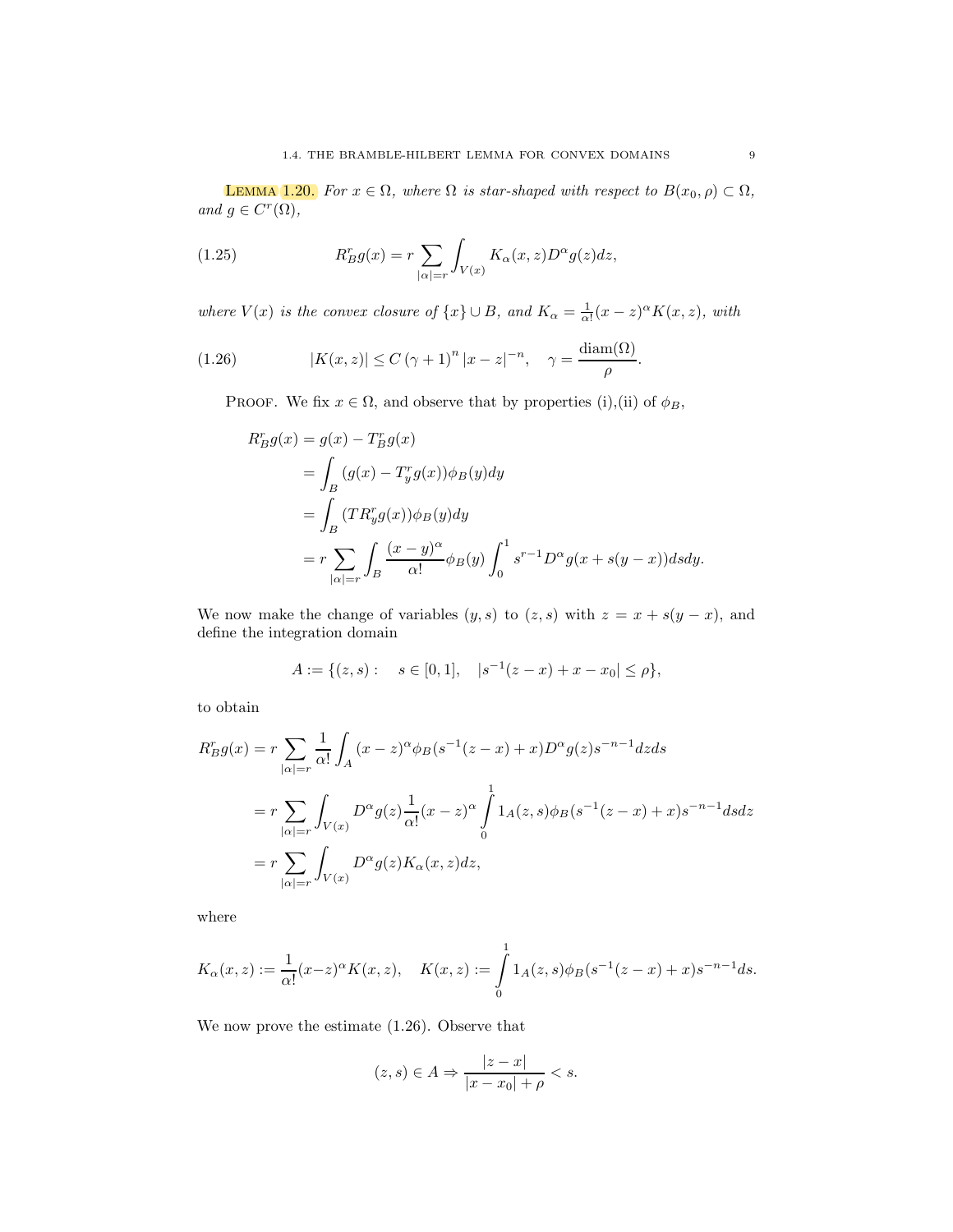So with  $t := |z - x|/(|x - x_0| + \rho)$  and property (iii) of  $\phi_B$ , we get

$$
|K(x, z)| = \left| \int_{0}^{1} 1_{A}(z, s) \phi_{B}(s^{-1}(z - x) + x) s^{-n-1} ds \right|
$$
  
\n
$$
\leq ||\phi_{B}||_{\infty} \int_{t}^{1} s^{-n-1} ds
$$
  
\n
$$
\leq C(n) \rho^{-n} t^{-n}
$$
  
\n
$$
= C(n) \rho^{-n} |x - z|^{-n} (|x - x_{0}| + \rho)^{n}
$$
  
\n
$$
= C(n) \left( 1 + \frac{1}{\rho} |x - x_{0}| \right)^{n} |x - z|^{-n}
$$
  
\n
$$
\leq C(n) (1 + \gamma)^{n} |x - z|^{-n}.
$$

We now provide the following commutativity of Taylor polynomials and differentiation

 $\Box$ 

**LEMMA** 1.21. Let  $A(x) = Mx + b$ , be a nonsingular affine map, and let  $g \in$  $C<sup>r</sup>(\Omega)$ . Then, for any  $x \in \Omega$ , and  $\alpha \in \mathbb{Z}_{+}^{n}$ ,  $1 \leq |\alpha| \leq r$ , we have

(1.27) 
$$
D_x^{\alpha} \left[ T_y^r(g(A)) (A^{-1} x) \right] = T_y^{r - |\alpha|} (D^{\alpha} g(A)) (A^{-1} x),
$$

which implies for a star-shaped domain (with respect to B)

(1.28) 
$$
D_x^{\alpha} \left[ T_B^r(g(A \cdot))(A^{-1}x) \right] = T_B^{r-|\alpha|}((D^{\alpha}g)(A \cdot)(A^{-1}x)).
$$

**PROOF OF THEOREM 1.19.** We first assume that  $g \in C^{r}(\Omega)$  and  $\text{diam}(\Omega) = 1$ . We require the following Riesz potential inequality: for a given  $h(x) = \int_{\Omega} |x - z|^{r-n} |f(z)| dz$ , where  $f \in L_p(\Omega)$ ,  $1 \le p \le \infty$ ,

(1.29) 
$$
||h||_{L_p(\Omega)} \leq C(n,r) \operatorname{diam}(\Omega)^r ||f||_{L_p(\Omega)}.
$$

For  $k = 0$ , we use (1.25), (1.26) and (1.29) with  $diam(\Omega) = 1$ , to proceed with

$$
||g - T_B^r g||_{L_p(\Omega)} = ||R_B^r g||_{L_p(\Omega)}
$$
  
\n
$$
\leq r \sum_{|\alpha|=r} \left\| \int_{\Omega} |K_{\alpha}(x, z)| |D^{\alpha} g(z)| dz \right\|_{L_p(\Omega)}
$$
  
\n
$$
\leq C(n, r)(\gamma + 1)^n \sum_{|\alpha|=r} \left\| \int_{\Omega} |x - z|^{r-n} |D^{\alpha} g(z)| dz \right\|_{L_p(\Omega)}
$$
  
\n
$$
\leq C(n, r)(\gamma + 1)^n |g|_{W_p^r(\Omega)}.
$$

For  $0 < k < r$ , let  $\alpha \in \mathbb{Z}_+^n$ , with  $|\alpha| = k$  and let  $h := D^{\alpha}g$ . Applying (1.28) with  $A(x) = x$ , and the case  $k = 0$ , for h, gives

$$
||D^{\alpha}(g - T_B^r g)||_{L_p(\Omega)} = ||h - T_B^{r-k} h||_{L_p(\Omega)}
$$
  
\n
$$
\leq C(n,r)(\gamma+1)^n |h||_{W_p^{r-k}(\Omega)}
$$
  
\n
$$
\leq C(n,r)(\gamma+1)^n |g||_{W_p^{r}(\Omega)}.
$$

Summing up over all  $\alpha \in \mathbb{Z}_+^n$ , with  $|\alpha|=k$ , we conclude

$$
|g-T_{B}^{r}g|_{W_{p}^{k}(\Omega)} \leq C(n,r)(\gamma+1)^{n}|g|_{W_{p}^{r}(\Omega)}, \qquad k=0,...,r-1.
$$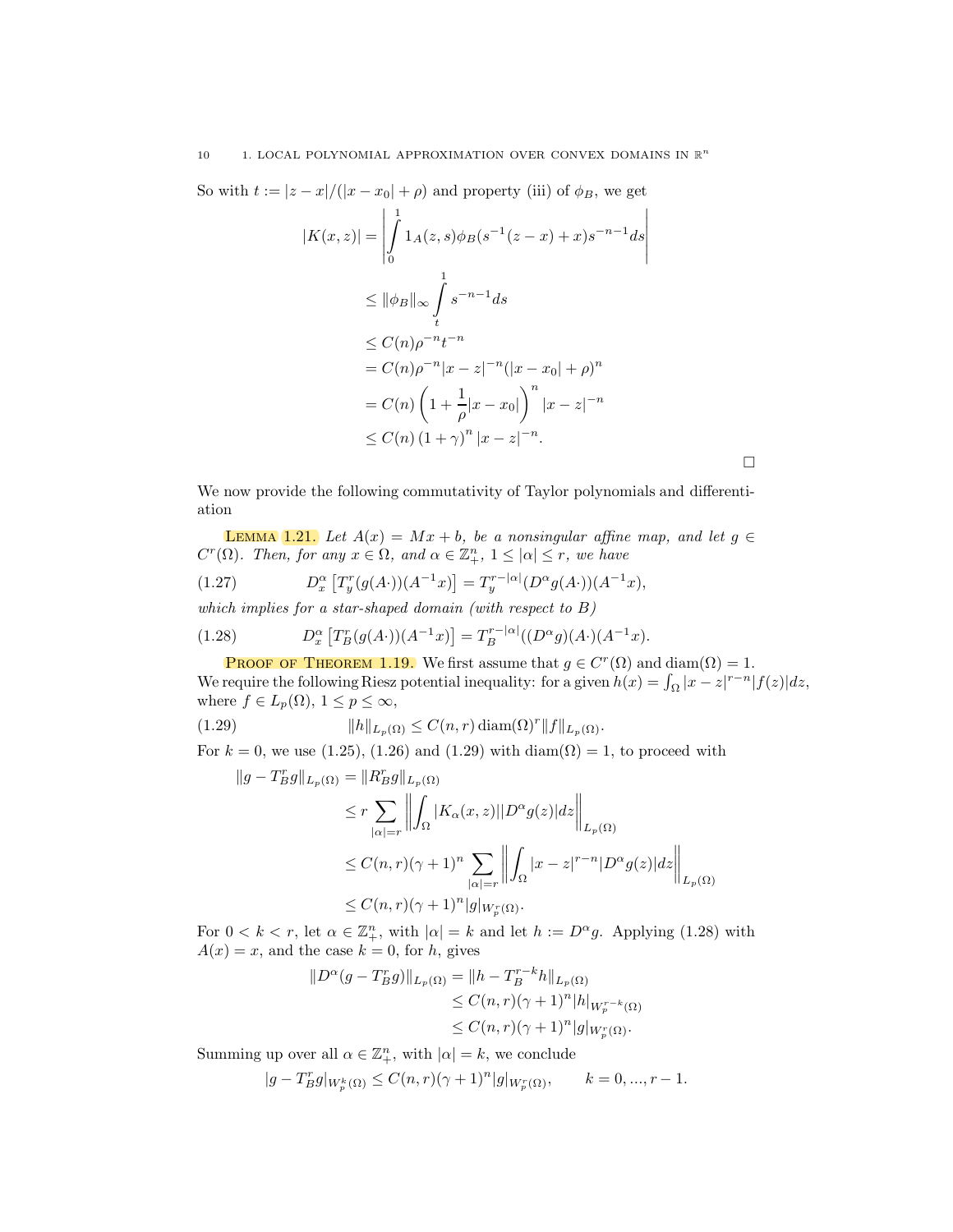This finishes the proof for the case  $g \in C^r(\Omega)$  and  $\text{diam}(\Omega) = 1$ . For an arbitrary bounded domain  $\Omega$  that is star-shaped with respect to B, let  $\tilde{\Omega} = A^{-1}(\Omega)$ , where A is an affine transform defined through its inverse  $A^{-1}(x) := 2 \operatorname{diam}(\Omega)^{-1}(x - \tilde{x}),$ where  $\tilde{x} \in \Omega$  is the mid-point of the longest segment contained in  $\Omega$  with length diam( $\Omega$ ). This gives that diam( $\tilde{\Omega}$ ) = 1 with  $\tilde{\Omega}$  star-shaped with respect to  $A^{-1}(B)$ , having the same chunkiness parameter  $\gamma$  as  $\Omega$ . For  $\tilde{g} := g(A)$ , by the previous part in the proof

$$
|\tilde{g} - T_{A^{-1}(B)}^r \tilde{g}|_{W_p^k(\tilde{\Omega})} \le C(n,r)(\gamma+1)^n |\tilde{g}|_{W_p^r(\tilde{\Omega})}, \qquad k = 0, ..., r-1.
$$

Thus, with  $P := T_{A^{-1}(B)}^r \tilde{g}(A^{-1} \cdot) \in \Pi_{r-1}$ , we obtain for  $1 \leq p < \infty$  (the proof for  $p = \infty$  is exactly the same with no need for the change of variables)

$$
||g - P||_{L_p(\Omega)} = \left(\frac{2}{\text{diam}(\Omega)}\right)^{1/p} ||\tilde{g} - T_{A^{-1}(B)}^r \tilde{g}||_{L_p(\tilde{\Omega})}
$$
  
\n
$$
\leq C(n, r) \left(\frac{2}{\text{diam}(\Omega)}\right)^{1/p} (\gamma + 1)^n |\tilde{g}|_{W_p^r(\tilde{\Omega})}
$$
  
\n
$$
\leq C(n, r) \left(\frac{2}{\text{diam}(\Omega)}\right)^{1/p} (\gamma + 1)^n \text{diam}(\Omega)^r \sum_{|\alpha| = r} ||D^{\alpha}g(A \cdot)||_{L_p(\tilde{\Omega})}
$$
  
\n
$$
= C(n, r) (\gamma + 1)^n \text{diam}(\Omega)^r \sum_{|\alpha| = r} ||D^{\alpha}g||_{L_p(\Omega)}
$$
  
\n
$$
= C(n, r) (\gamma + 1)^n \text{diam}(\Omega)^r |g|_{W_p^r(\Omega)}.
$$

For  $0 < k < r$ , let  $\alpha \in \mathbb{Z}_{+}^{n}$ , with  $|\alpha| = k$  and let  $h := D^{\alpha} g$ ,  $\tilde{h} := h(A)$ . Applying  $(1.28)$  with the affine transform A defined above, and the case  $k = 0$ , for h, gives

$$
||D^{\alpha}(g - P)||_{L_p(\Omega)} = ||h - D^{\alpha}[T_{A^{-1}(B)}^r \tilde{g}(A^{-1} \cdot)]||_{L_p(\Omega)}
$$
  
\n
$$
= ||h - T_{A^{-1}(B)}^{r-k} \tilde{h}(A^{-1} \cdot)||_{L_p(\Omega)}
$$
  
\n
$$
\leq C(n, r)(\gamma + 1)^n \operatorname{diam}(\Omega)^{r-k} |h|_{W_p^{r-k}(\Omega)}
$$
  
\n
$$
\leq C(n, r)(\gamma + 1)^n \operatorname{diam}(\Omega)^{r-k} |g|_{W_p^r(\Omega)}.
$$

Summing up over all  $\alpha \in \mathbb{Z}_+^n$ , with  $|\alpha|=k$ , we conclude

$$
|g - P|_{W_p^k(\Omega)} \le C(n,r)(\gamma+1)^n \operatorname{diam}(\Omega)^{r-k}|g|_{W_p^r(\Omega)}, \qquad k = 0, ..., r-1.
$$

This concludes the proof for  $g \in C^r(\Omega)$ . Since  $C^{\infty}(\Omega)$  is dense in  $W_p^r(\Omega)$ ,  $1 \leq p \leq \infty$ , we may apply a standard density argument to obtain  $(1.2\dot{1})$  for  $g \in W_p^r(\Omega)$ . That is, there exists sequences  $\{g_k\}, g_k \in C^r(\Omega)$ ,  $\{P_k\}, P_k \in \Pi_{r-1}$ ,  $k \geq 1$ , for which (1.21) is satisfied and also  $||g - g_k||_{W_p^r(\Omega)} \to 0$ . We may then extract a converging subsequence from  $\{P_k\}$  to  $P \in \Pi_{r-1}$  (e.g in the  $L_{\infty}$  norm), such that (1.21) is satisfied for q with P. such that  $(1.21)$  is satisfied for g with P.

The Bramble-Hilbert lemma for star-shaped domains implies that for  $\Omega$ , a star-shaped domain with respect to some ball B, with chunkiness parameter  $\gamma$  and  $f \in L_p(\Omega)$ ,  $1 \leq p \leq \infty$  we have

(1.30) 
$$
K_r(f, \Omega)_p \le E_{r-1}(f, \Omega)_p \le C(n, r)(\gamma + 1)^n K_r(f, \Omega)_p.
$$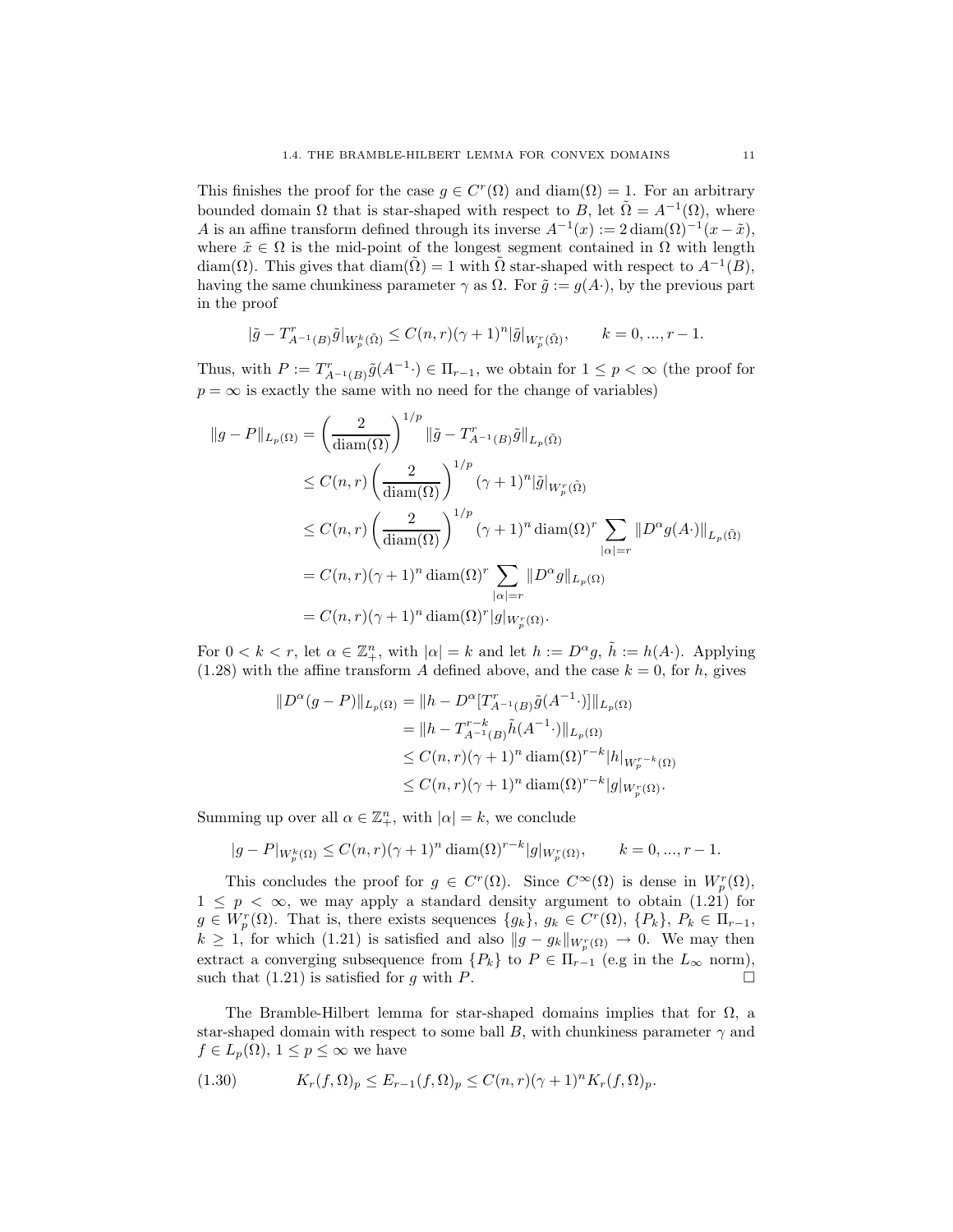By (1.15) if we further assume that the domain satisfies the uniform cone condition, then the equivalence

(1.31) 
$$
E_{r-1}(f,\Omega)_p \sim K_r(f,\Omega)_p \sim \omega_r(f,\Omega)_p,
$$

holds for  $1 \leq p \leq \infty$  with constants that also depend on the shape of the domain Ω. An application of Theorem 1.19 is

**THEOREM** 1.22. Let  $\Omega \subset \mathbb{R}^n$  be a bounded domain and let A be a nonsingular affine map such that  $B(0,1) \subseteq A^{-1}(\Omega) \subseteq B(0,n)$  and  $A^{-1}(\Omega)$  is star-shaped with respect to  $B(0,1)$ . Then, for  $g \in W_p^r(\Omega)$ ,  $r \geq 1$ ,  $1 \leq p \leq \infty$ , there exists a polynomial  $P \in \Pi_{r-1}$ , such that

(1.32) 
$$
|g - P|_{W_p^k(\Omega)} \le C(n, r) \operatorname{diam}(\Omega)^{r-k} |g|_{W_p^k(\Omega)}, \quad k = 0, 1, ..., r.
$$

For the case of  $g \in C^{r}(\Omega)$ ,  $P(x) = T_{B(0,1)}^{r}(g(A)) (A^{-1}x)$ , satisfies (1.32).

Proof. Note that we can bound the chunkiness parameter (1.20) as follows

(1.33) 
$$
\gamma(\Omega) = \gamma(A^{-1}(\Omega)) \le 2n.
$$

Since  $A(x) = Mx + b$ , maps  $B(0, 1)$  into  $\Omega$ , we get that  $||M||_2 \leq \text{diam}(\Omega)$ . This gives that  $\max_{1 \leq i,j \leq n} |a_{i,j}| \leq \text{diam }\Omega$ , where  $M = (a_{i,j})_{1 \leq i,j \leq n}$ . With  $\tilde{g} := g(A)$ , and  $\tilde{\Omega} := A^{-1}(\Omega)$ , we get for  $y \in \tilde{\Omega}$ , and  $\alpha \in \mathbb{Z}_+^n$ ,  $|\alpha| = k$ ,  $k = 1, ..., r$ ,

$$
|D^{\alpha}\tilde{g}(y)| \le \text{diam}(\Omega)^k \sum_{|\beta|=k} |(D^{\beta}g)(Ay)|.
$$

In particular

(1.34) 
$$
\sum_{|\alpha|=r} ||D^{\alpha}\tilde{g}||_{L_p(\tilde{\Omega})} \le c(n,r) \operatorname{diam}(\Omega)^r \sum_{|\alpha|=r} ||(D^{\alpha}g)(A\cdot)||_{L_p(\tilde{\Omega})}.
$$

We can now prove (1.32) for k=0. Let  $\tilde{P} := T_{B(0,1)}^r \tilde{g} \in \Pi_{r-1}$  and  $P := \tilde{P}(A^{-1} \cdot)$ . Then, since the chunkiness parameter of  $\tilde{\Omega}$  satisfies (1.33), we obtain using (1.21) and (1.34) for  $1 \leq p < \infty$  (the proof for  $p = \infty$  is exactly the same with no need for the change of variables)

$$
||g - P||_{L_p(\Omega)} = |\det M|^{1/p} ||\tilde{g} - \tilde{P}||_{L_p(\tilde{\Omega})}
$$
  
\n
$$
\leq c(n,r) |\det M|^{1/p} |\tilde{g}|_{W_p^r(\tilde{\Omega})}
$$
  
\n
$$
\leq c(n,r) |\det M|^{1/p} \operatorname{diam}(\Omega)^r \sum_{|\alpha|=r} ||D^{\alpha}g(A \cdot)||_{L_p(\tilde{\Omega})}
$$
  
\n
$$
= c(n,r) \operatorname{diam}(\Omega)^r \sum_{|\alpha|=r} ||D^{\alpha}g||_{L_p(\Omega)}
$$
  
\n
$$
= c(n,r) \operatorname{diam}(\Omega)^r |g|_{W_p^r(\Omega)}.
$$

For  $0 < k < r$ , we proceed as in the proof of Theorem 1.21. Let  $\alpha \in \mathbb{Z}_{+}^{n}$ , with  $|\alpha| = k$  and let  $h := D^{\alpha} g$ ,  $\tilde{h} := h(A)$ . Applying (1.28) with the affine transform A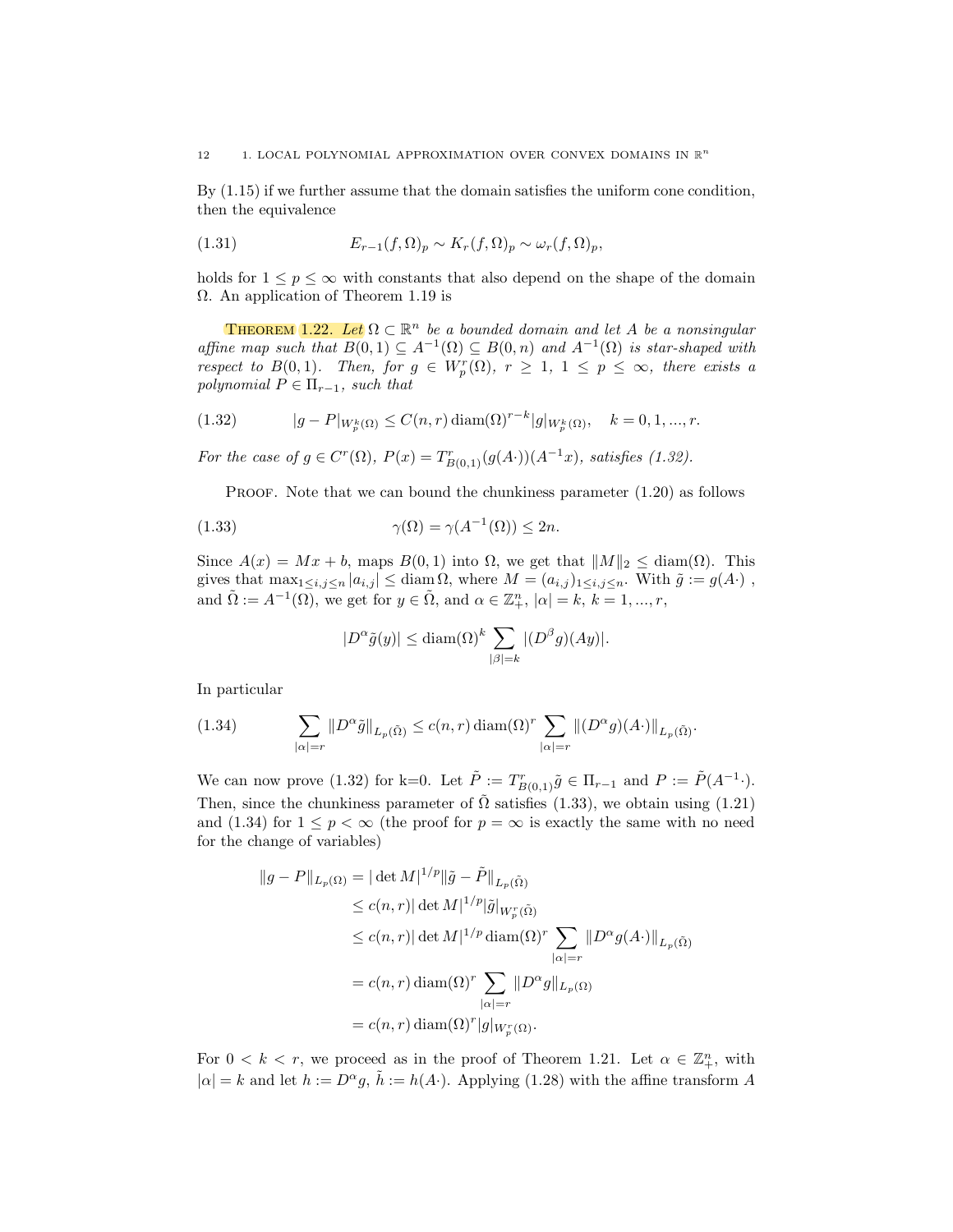defined above, and the case  $k = 0$ , for h, gives

$$
\|D^{\alpha}(g - P)\|_{L_p(\Omega)} = \|h - D^{\alpha}[T_{B(0,1)}^r \tilde{g}(A^{-1} \cdot)]\|_{L_p(\Omega)}
$$
  
\n
$$
= \|h - T_{B(0,1)}^{r-k} \tilde{h}(A^{-1} \cdot)\|_{L_p(\Omega)}
$$
  
\n
$$
\leq C(n,r) \operatorname{diam}(\Omega)^{r-k} |h|_{W_p^{r-k}(\Omega)}
$$
  
\n
$$
\leq C(n,r) \operatorname{diam}(\Omega)^{r-k} |g|_{W_p^r(\Omega)}.
$$

Summing up over all  $\alpha \in \mathbb{Z}_+^n$ , with  $|\alpha|=k$ , we conclude

$$
|g - P|_{W_p^k(\Omega)} \le C(n,r) \operatorname{diam}(\Omega)^{r-k} |g|_{W_p^r(\Omega)}, \qquad k = 0, ..., r - 1.
$$

This concludes the proof for  $g \in C^r(\Omega)$ . Since  $C^{\infty}(\Omega)$  is dense in  $W_p^r(\Omega)$ ,  $1 \leq p \leq \infty$ , we may apply a standard density argument to obtain (1.32) for  $g \in W_p^r(\Omega)$ .  $\Box$ 

An immediate application of John's Theorem 1.3 and Theorem 1.22 gives

COROLLARY 1.23. Bramble-Hilbert Lemma for convex domains Let  $\Omega \subset$  $\mathbb{R}^n$  be a bounded convex domain, and let  $g \in W_p^r(\Omega)$ ,  $r \in \mathbb{N}$ ,  $1 \le p \le \infty$ . Then there exists a polynomial  $P \in \Pi_{r-1}$  for which

(1.35) 
$$
|g - P|_{k,p} \le C(n,r) \operatorname{diam}(\Omega)^{r-k} |g|_{r,p}, \quad k = 0, 1, ..., r-1.
$$

For the case of  $g \in C^{r}(\Omega)$ ,  $P(x) = T_{B(0,1)}^{r}(g(A)) (A^{-1}x)$ , satisfies (1.35), where  $T_B^r h$  is the averaged Taylor polynomial of h, with respect to a ball B, given by  $(1.24)$ . In particular, for the case  $k = 0$ , we obtain

(1.36) 
$$
E_{r-1}(g,\Omega)_p \leq C(n,r)\operatorname{diam}(\Omega)^r|g|_{r,p}.
$$

We also get the following for the general case of functions in  $L_p(\Omega)$ ,

**COROLLARY** 1.24. Let  $\Omega \subset \mathbb{R}^n$  be a bounded convex domain, and let  $f \in L_p(\Omega)$ ,  $1 \leq p \leq \infty$ . Then, for any  $r \geq 1$ ,

(1.37) 
$$
E_{r-1}(f,\Omega)_p \sim K_r(f,\Omega)_p,
$$

where the constants of equivalency depend only on n and r and not on f or  $\Omega$ .

PROOF. Let  $g_i \in W_p^r(\Omega)$ ,  $i \geq 1$ , be a sequence such that

$$
K_r(f, \text{diam}(\Omega)^r)_p = \inf_i \{ ||f - g_i||_p + \text{diam}(\Omega)^r |g_i|_{r,p} \}.
$$

By (1.35) there exist polynomials  $P_i \in \Pi_{r-1}$ ,  $i \geq 1$ , such that

 $||g_i - P_i||_p \leq C(n,r) \operatorname{diam}(\Omega)^r |g_i|_{r,p}.$ 

Therefore

$$
E_{r-1}(f, \Omega)_p \le \inf_i \|f - P_i\|_p
$$
  
\n
$$
\le \inf_i \{ \|f - g_i\|_p + \|g_i - P_i\|_p \}
$$
  
\n
$$
\le \inf_i \{ \|f - g_i\|_p + C(n, r) \operatorname{diam}(\Omega)^r |g_i|_{r, p} \}
$$
  
\n
$$
\le C(n, r) K_r(f, \operatorname{diam}(\Omega)^r)_p
$$
  
\n
$$
= C(n, r) K_r(f, \Omega)_p.
$$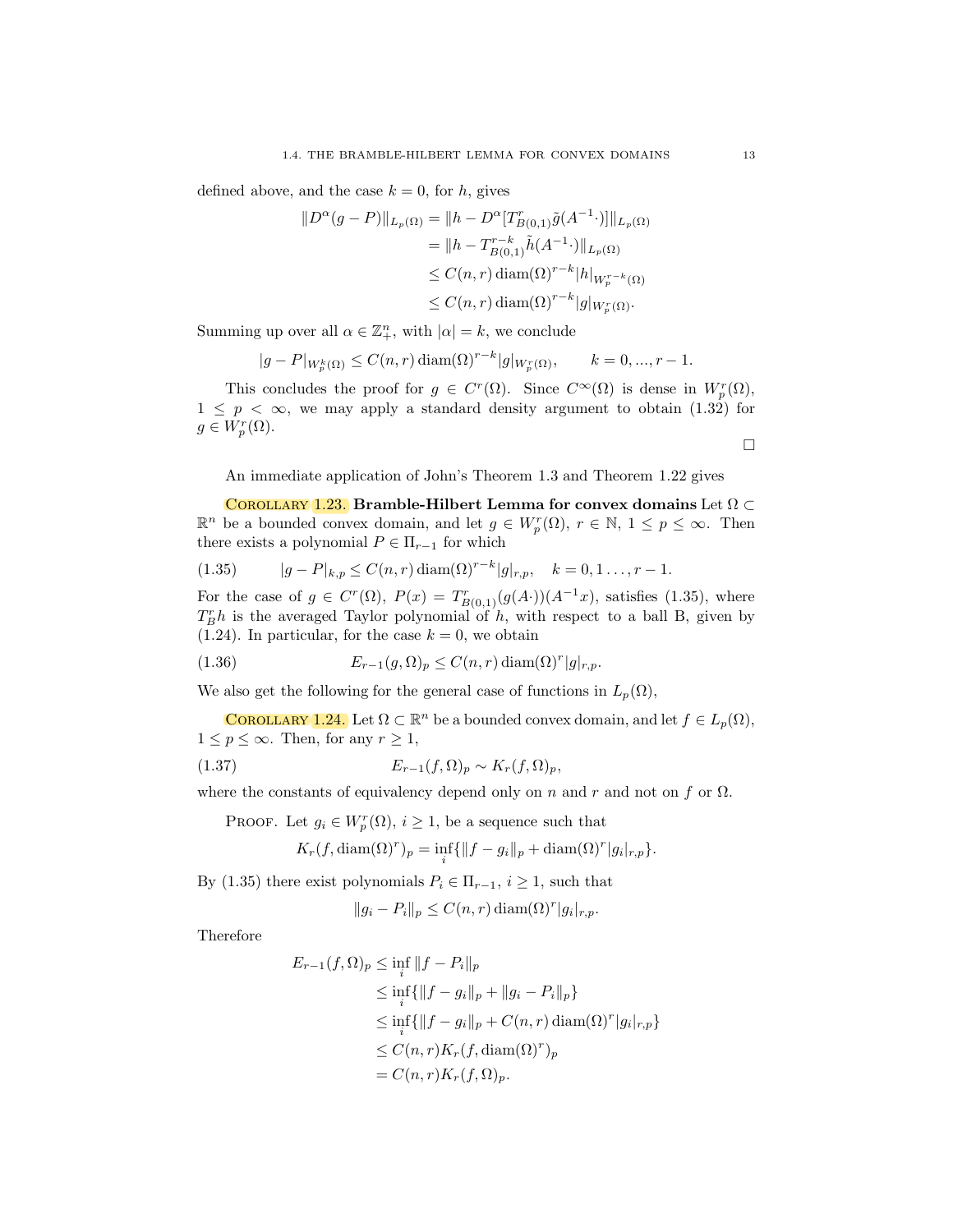#### 14 1. LOCAL POLYNOMIAL APPROXIMATION OVER CONVEX DOMAINS IN  $\mathbb{R}^n$

To prove  $K_r(f, \Omega)_p \leq E_{r-1}(f, \Omega)_p$ , let P be an arbitrary polynomial in  $\Pi_{r-1}$ . Then, it is easy to see using (1.7)

$$
K_r(f, \text{diam}(\Omega)^r)_p \le ||f - P||_p + \text{diam}(\Omega)^r |P|_{r,p} = ||f - P||_p.
$$

Since P was chosen arbitrarily, we get that

$$
K_r(f, \Omega)_p = K_r(f, \text{diam}(\Omega)^r)_p \le \inf_{P \in \Pi_{r-1}} ||f - P||_p = E_{r-1}(f, \Omega)_p.
$$

 $\Box$ 

#### 1.5. The Whitney Theorem for convex domains

In the previous section, when the polynomial approximation was taking place in the  $L_p$  space, with  $1 \leq p \leq \infty$ , we were able to apply the tools of Sobolev spaces and the K-functional. However, for the case of  $0 < p < 1$ , one needs to directly estimate 'local' low order polynomial approximation over convex domains using the modulus of smoothness explicitly. The critical emphasis is on estimates where the leading constant does no depend on the geometry of the domain. The main result of this section is

THEOREM 1.25. Let  $\Omega \subset \mathbb{R}^n$  be a bounded convex domain, and let  $f \in L_p(\Omega)$ ,  $0 < p \leq \infty$ . Then for any  $r \geq 1$ 

(1.38) 
$$
E_{r-1}(f,\Omega)_p \leq C(n,r,p)\omega_r(f,\Omega)_p,
$$

where  $\omega_r(f, \Omega_p)$  is defined in (1.11).

By the first part of Theorem 1.18 we have that  $\omega_r(P, \Omega)_p = 0$ , for any polynomial  $P \in \Pi_{r-1}$ . Thus,

$$
\omega_r(f, \Omega)_p \le \omega_r(f - P, \Omega)_p \le C||f - P||_p,
$$

which gives

$$
\omega_r(f, \Omega)_p \leq CE_{r-1}(f, \Omega)_p.
$$

Combining this with (1.37) and (1.38) yields

COROLLARY 1.26. For all bounded convex domains  $\Omega \subset \mathbb{R}^n$ , and functions  $f \in L_p(\Omega)$ , if  $1 \leq p \leq \infty$ , then we have the equivalence

(1.39) 
$$
E_{r-1}(f,\Omega)_p \sim K_r(f,\Omega)_p \sim \omega_r(f,\Omega)_p,
$$

and for  $0 < p < 1$ , the equivalence

(1.40) 
$$
E_{r-1}(f,\Omega)_p \sim \omega_r(f,\Omega)_p.
$$

where the constants of equivalency depend only on  $n,r$  and p.

We prove Theorem 1.25 separately for  $1 \leq p \leq \infty$ , and then for  $0 < p < 1$ . As we shall see, in the former case, we can use the equivalence of the modulus of smoothness and the K-functional and then apply the machinery of K-functionals. In the latter case we have to work significantly harder as the classical K-functional in  $L_p$ ,  $0 < p < 1$ , is trivial.

**Proof of Theorem 1.25 for the case**  $1 \leq p \leq \infty$  Let  $A(x) = Mx + b$  be the affine transform for which (1.3) holds. Corollary 1.24 implies that for  $\Omega := A^{-1}(\Omega)$ and  $\tilde{f} := f(A)$  there exists a polynomial  $\tilde{P} \in \Pi_{r-1}$  such that

$$
\left\| \widetilde{f} - \widetilde{P} \right\|_{L_p(\widetilde{\Omega})} \le C(n, r) K_r(\widetilde{f}, \widetilde{\Omega})_p.
$$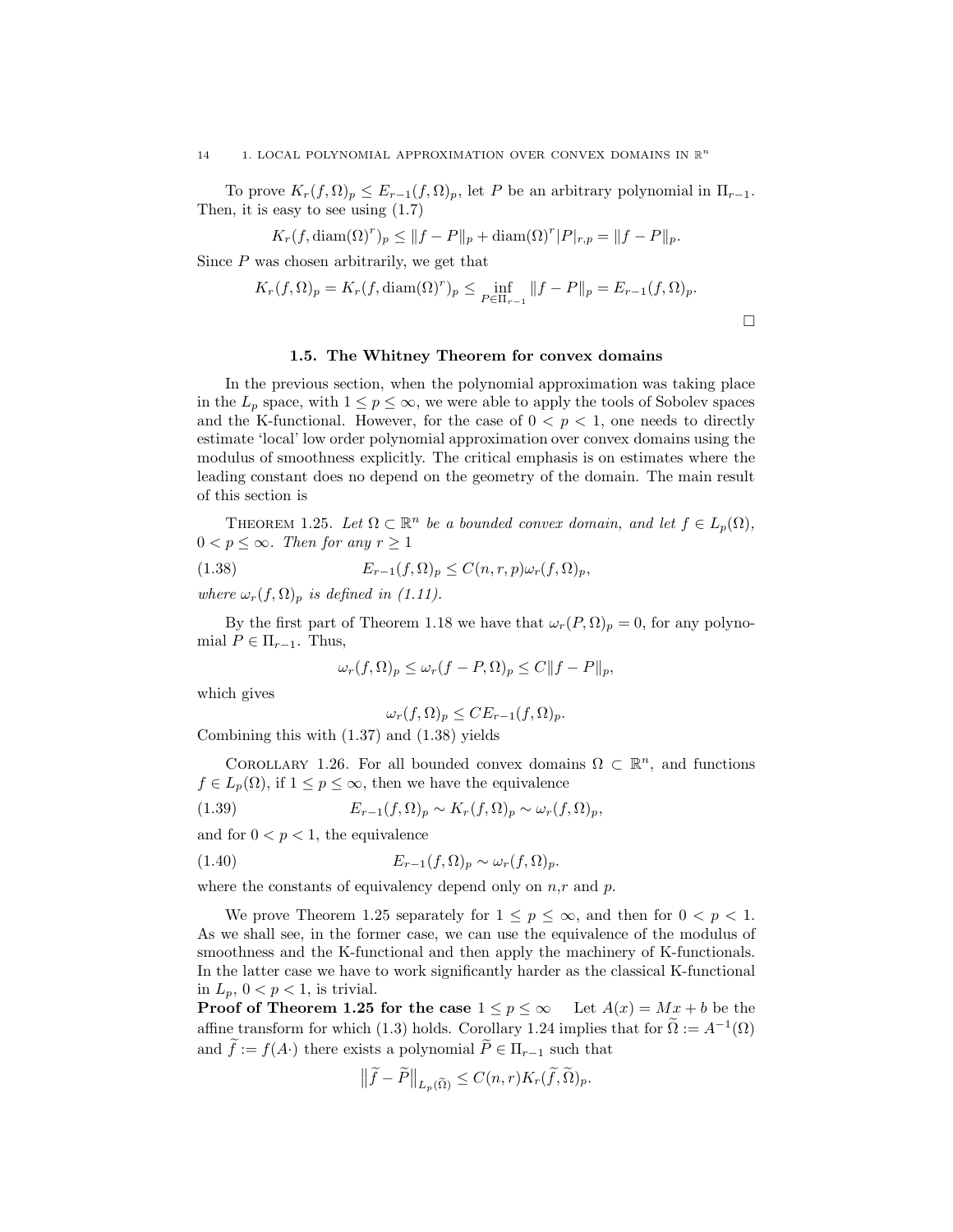Since  $B(0, 1) \subseteq \widetilde{\Omega} \subseteq B(0, n)$ ,  $\widetilde{\Omega}$  fulfills the conditions of Corollary 1.13 with  $R_1 =$  $1, R_2 = n$ , we may apply  $(1.16)$  with  $t = \text{diam}(\tilde{\Omega})$ , to obtain

$$
\|\tilde{f} - \tilde{P}\|_{L_p(\tilde{\Omega})} \leq C(n, r) K_r(\tilde{f}, \tilde{\Omega})_p
$$
  

$$
\leq C(n, r, p)\omega_r(\tilde{f}, \tilde{\Omega})_p.
$$

Denoting  $P := \tilde{P}(A^{-1} \cdot),$  yields

$$
||f - P||_{L_p(\Omega)} = |\det M|^{1/p} ||\tilde{f} - \tilde{P}||_{L_p(\tilde{\Omega})}
$$
  
\n
$$
\leq C |\det M|^{1/p} \omega_r(\tilde{f}, \tilde{\Omega})_p
$$
  
\n
$$
= C \omega_r(f, \Omega)_p.
$$

This proves Theorem 1.25 for the case  $1 \leq p \leq \infty$ . We now turn to the proof of the Whitney theorem for the case  $0 < p < 1$  [14]. We first prove the case  $r = 1$ 

**LEMMA** 1.27. Let  $\Omega \subset \mathbb{R}^n$  be a bounded domain and  $f \in L_p(\Omega)$ ,  $0 < p < \infty$ . Then there exists a constant c such that

(1.41) 
$$
\int_{\Omega} |f(x) - c|^p dx \leq \frac{1}{|\Omega|} \int_{|h| \leq \text{diam}(\Omega)} \int_{\Omega} |\Delta_h(f, \Omega, x)|^p dx dh,
$$

where  $|\Omega|$  denotes the volume of the domain  $\Omega$ .

PROOF. By a standard density argument, one may assume that  $f$  is continuous. Consider the function  $\phi(y) := \int_{\Omega} |f(x) - f(y)|^p dx$ ,  $y \in \Omega$ . Clearly, there exists  $y_0 \in \Omega$  such that

$$
\phi(y_0) \le \frac{1}{|\Omega|} \int_{\Omega} \phi(y) \, dy.
$$

Therefore with  $c := f(y_0)$  we get

$$
\int_{\Omega} |f(x) - c|^p dx = \phi(y_0)
$$
  
\n
$$
\leq \frac{1}{|\Omega|} \int_{\Omega} \phi(y) dy
$$
  
\n
$$
= \frac{1}{|\Omega|} \int_{\Omega} \int_{\Omega} |f(x) - f(y)|^p dx dy.
$$

By definition, for any domain  $\Omega$  and every  $x \in \Omega$ , if  $x+h \notin \Omega$ , then  $\Delta_h(f, \Omega, x) = 0$ .<br>Therefore, the substitution  $h = u - x$  yields (1.41) Therefore, the substitution  $h = y - x$  yields (1.41).

**COROLLARY** 1.28. Let  $\Omega \subset \mathbb{R}^n$  be a bounded convex domain and  $f \in L_p(\Omega)$ ,  $0 < p < \infty$ . Then there exists a constant c such that

(1.42) 
$$
||f - c||_{L_p(\Omega)} \le (2n)^{n/p} \omega_1(f, \Omega)_p.
$$

PROOF. Let  $\tilde{\Omega} := A^{-1}(\Omega)$ , where A is the affine transform for which (1.3) holds. Denote  $\tilde{f} := f(A)$ . By Lemma 1.27 there exists a constant c such that

$$
\int_{\widetilde{\Omega}} \left| \widetilde{f}(x) - c \right|^p dx \le \frac{1}{|\widetilde{\Omega}|} \int_{|h| \le 2n} \int_{\widetilde{\Omega}} |\Delta_h(\widetilde{f}, \widetilde{\Omega}, x)|^p dx dh.
$$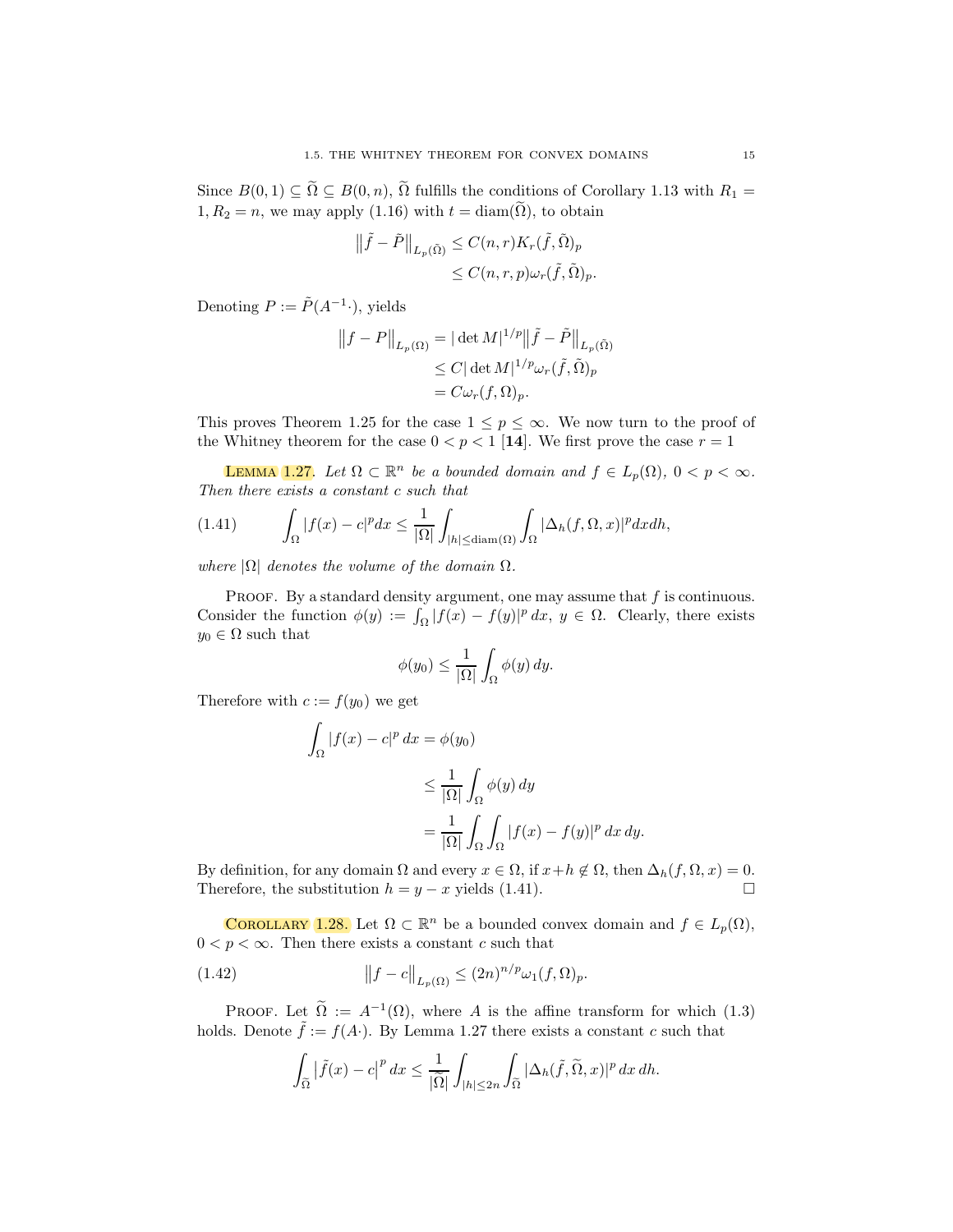Hence

$$
\int_{\tilde{\Omega}} |\tilde{f}(x) - c|^p dx \le \frac{|B(0, 2n)|}{|B(0, 1)|} \omega_1(\tilde{f}, \tilde{\Omega})_p^p
$$

$$
= (2n)^n \omega_1(\tilde{f}, \tilde{\Omega})_p^p.
$$

As we have seen in the proof of Theorem 1.25 for the case  $1 \le p \le \infty$ , the Whitney inequality is invariant under affine maps and therefore the above inequality implies  $(1.42)$ .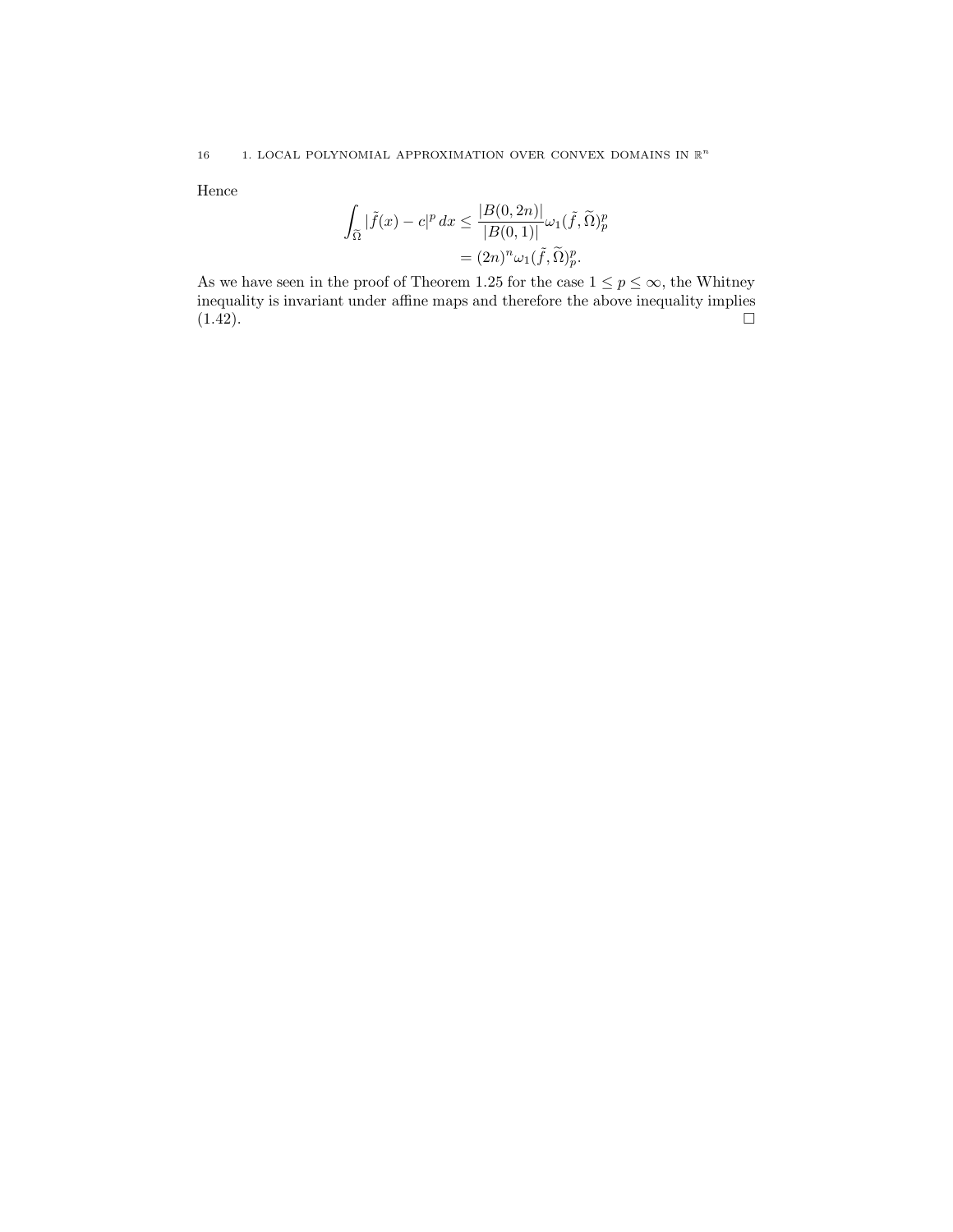# Bibliography

- 1. R. Adams and J. Fournier, Sobolev Spaces  $2^{nd}$  edition, Academic Press, 2003.
- 2. M. Bownik, K.-P. Ho, Atomic and molecular decompositions of anisotropic Triebel-Lizorkin spaces, Trans. Amer. Math. Soc. 358 (2006), 1469–1510.
- 3. S. C. Brenner and L. R. Scott, The Mathematical Theory of Finite Element Methods, Texts in Applied Math. 15, Springer-Verlag, New York, 1994.
- 4. A. Calderón, A. Torchinsky, Parabolic maximal functions associated with a distribution, Adv. in Math. 16 (1975), 1-64.
- 5. A. Calderón, A. Torchinsky, Parabolic maximal functions associated with a distribution II, Adv. in Math. 24 (1977), 101–171.
- 6. R. Coifman and G. Weiss, Analyse harmonique non-commutative sur certains espaces homogenes, Etudes de certaines integrals singulieres, Lecture Notes in Mathematics, Vol. 242, Springer-Verlag, Berlin-New York, 1971.
- 7. R. Coifman and G. Weiss, Extensions of Hardy spaces and their use in analysis, Bull. Amer. Math. Soc. 83 (1977), 569-645.
- 8. W. Dahmen, S. Dekel and P. Petrushev, Multilevel preconditioning for partition of unity methods - Some Analytic Concepts, Numer. Math 107 (2007), 503-532.
- 9. W. Dahmen, S. Dekel and P. Petrushev, Two-level-split decomposition of anisotropic Besov spaces, Constr. Approx 31 (2010), 149-194.
- 10. S. Dekel, On the equivalence of the modulus of smoothness and the K-functional over convex domains, J. of Approx. Theory 162 (2010), 349-362.
- 11. S. Dekel, Y. Han and P. Petrushev, Anisotropic meshless frames on  $\mathbb{R}^n$ , J. Fourier Anal. App. 15 (2009), 634-662.
- 12. G. David, J.-L. Journé, and S. Semmes, Operateurs de Calderon-Zygmund, fonctions paraaccretives et interpolation, Rev. Mat. Iberoamericana 1 (1985), 1-56.
- 13. S. Dekel and D. Leviatan, The Bramble-Hilbert lemma for convex domains, SIAM J. Math. Anal. 35 (2004), 1203-1212.
- 14. S. Dekel and D. Leviatan, Whitney estimates for convex domains with applications to multivariate piecewise polynomial approximation, Found. Comp. Math. 4 (2004), 345-368.
- 15. D. Deng and Y. Han, Harmonic analysis on spaces of homogeneous type, Lecture notes in mathematics 1966 (2009).
- 16. R. DeVore, Nonlinear approximation, Acta Numerica 7 (1998), 51-150.
- 17. R. DeVore and G. Lorentz, Constructive Approximation, Springer-Verlag, 1991.
- 18. Z. Ditzian, V. H. Hristov, and K. Ivanov, Moduli of smoothness and K-functionals in  $L_n$ ,  $0 < p < 1$ , Constr. Approx. 11 (1995), 6783.
- 19. Z. Ditzian and A. Prymak,  $U'$ yanov-type inequality for bounded covex sets in  $\mathbb{R}^d$ , J. of Approx. Theory 151 (2008), 60-85.
- 20. L. Grafakos, Classical and modern Fourier analysis, 3rd edition, Springer-Verlag, 2014.
- 21. F. John, Extremum problems with inequalities as subsidiary conditions, in Studies and Essays Presented to R. Courant on his 60th Birthday, Interscience, New York, 1948, 187204.
- 22. H. Johnen and K. Scherer, On the Equivalence of the K-Functional and the Moduli of Continuity and Some Applications, Lecture Notes in Mathematics 571,119140, Springer-Verlag, Berlin, 1976.
- 23. G. Kyriazis, K. Park and P. Petrushev, Anisotropic Franklin bases on polygonal domains, Math. Nachr. 279 (2006), 1099-1127.
- 24. P. G. Lemarie, Base dondelettes sur les groupes de Lie stratifies, Bull. Soc. Math. 117 (1989), 211232.